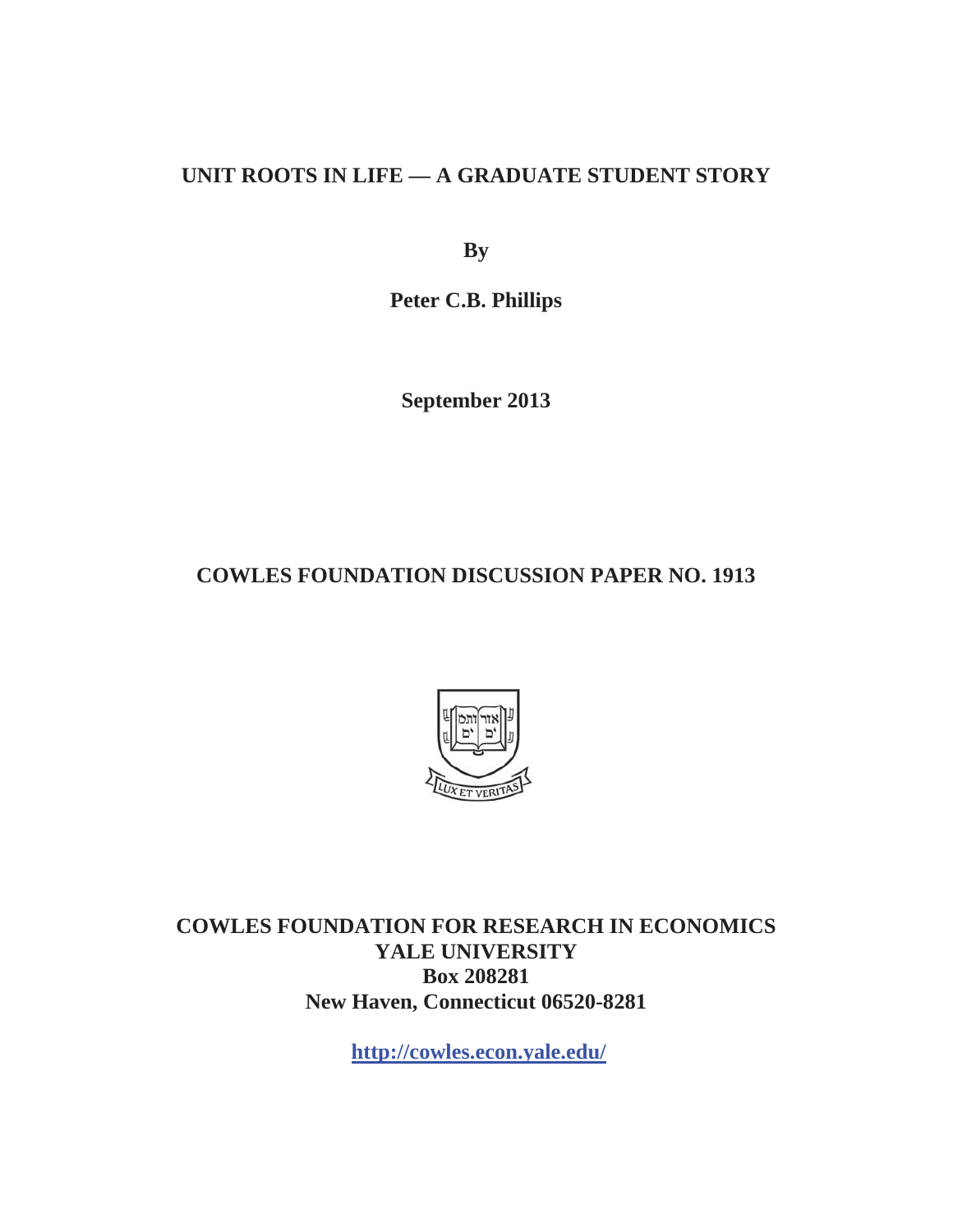## Unit Roots in Life — A Graduate Student Story<sup>∗</sup>

Peter C. B. Phillips

Yale University, University of Auckland, Singapore Management University & University of Southampton

January 5, 2013

On the evening of 7 March 2008, the New Zealand Econometric Study Group Meeting held its Conference Dinner. The venue was the Owen Glenn Building, the spectacular new home of the Auckland Business School and the Department of Economics at the University of Auckland. The meeting was organized by my colleagues, co-authors, and close companions Donggyu Sul and Chirok Han. Chirok did double duty by videotaping the evening, Donggyu coordinated festivities with consummate skill, and we settled in to a memorable evening.

Econometricians, old friends, former students, two of my former teachers, faculty, and senior administrators were gathered together to celebrate my  $60<sup>th</sup>$ birthday. Many had travelled long distances from overseas and navigated busy schedules to come to this event. It was a singular honor. My wife and daughter were with me. Opening speeches from Bas Sharp and John McDermott broke the ice with endearing tales from the past and jokes about some mysterious hole in my vita. I stood at the front table, looked out, and felt a glow of fellowship envelop me. I was fortunate indeed. Life had bestowed many gifts. The warmth of family, friends, and collegiality were at the top of the list. My education and early training in New Zealand were a clear second.

<sup>∗</sup>Special thanks go to Donggyu Sul and Chirok Han, who put enormous effort into organizing the 18th New Zealand Econometric Study Group Meetings held over March 7-9, 2008. Warm thanks also to Bas Sharp and John McDermott for their opening speeches at the conference dinner, to Les Oxley for his conference closer, to the many friends, colleagues, co-authors and former students who came and supported this event, and to Viv Hall for the photographs of  $\#2$  and  $\#4$  Alfred Street.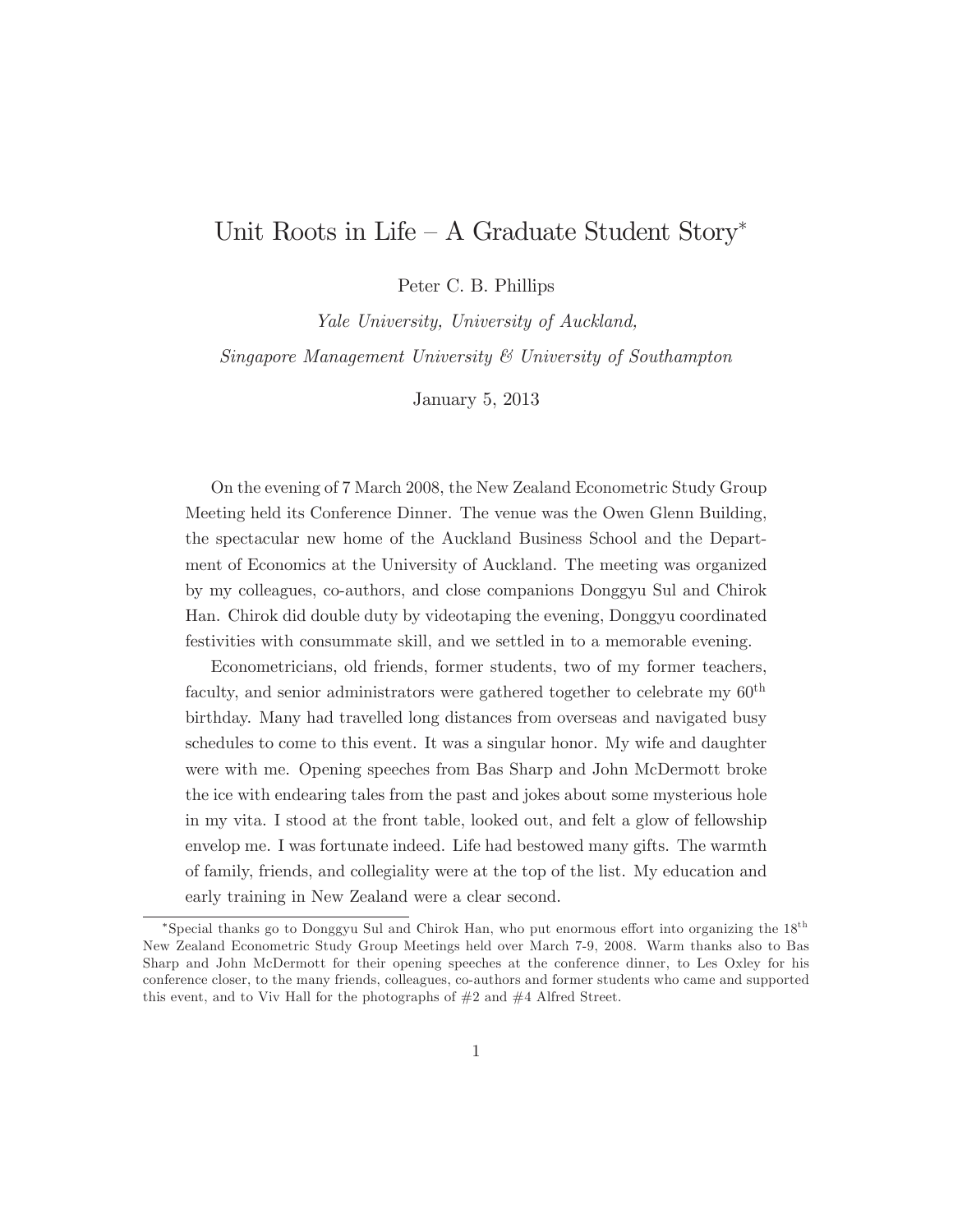What follows is a graduate student story. It draws on the first part of the speech I gave that evening at the NZESG conference dinner. It mixes personal reflections with recollections of the extraordinary New Zealanders who shaped my thinking as a graduate student and beginning researcher — people who have had an enduring impact on my work and career as an econometrician. The story traces out these human initial conditions and unit roots that figure in my early life of teaching and research.



Dinner speech at the NZESG Meetings March 7, 2008.

## **Origins**

Many years ago, as a graduate student at the University of Auckland, I fell in love with econometrics. It was March 1969, the beginning of the Southern Hemisphere academic year, and I was the only graduate student in economics. There were no lectures. My weekly meetings were held in faculty offices at #4 Alfred Street, which adjoins Auckland's stunningly beautiful and historic Albert Park, an inner-city parkland sited alongside an ancient volcanic cone above the central business district of the city. The main economics building at #4 is still extant but now houses the Students Association and finds itself squeezed on either side by modern multistoried structures of steel, glass and concrete, a quiet memorial to an increasingly distant university past. A second economics building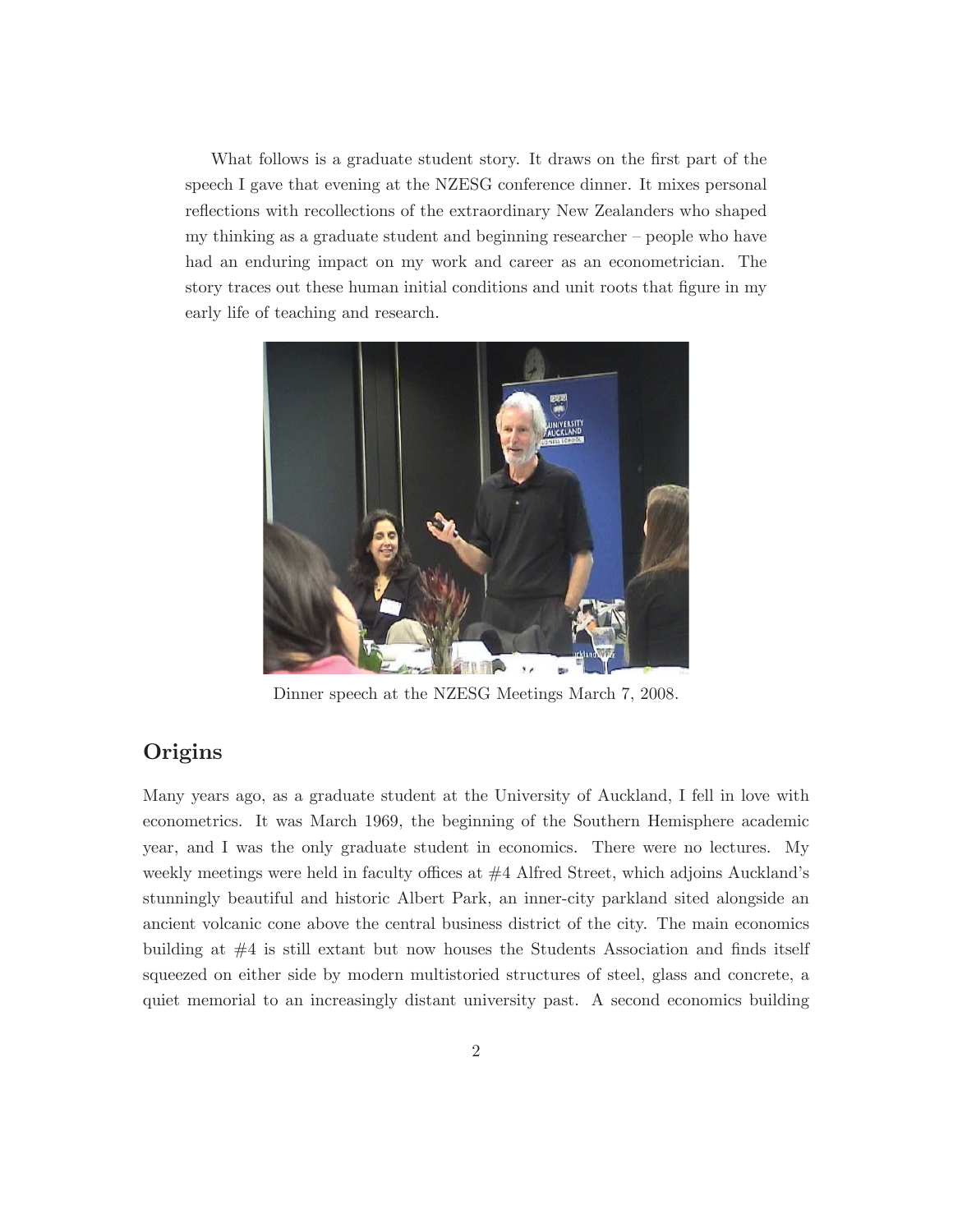originally stood beside it at  $#2$  Alfred Street, housing lecturers, visitors, tutors (myself included), and a small classroom. That building has given way to a large new complex for student life and study — the Kate Edger Commons — sited on the corner of Alfred and Symonds street.

My graduate econometrics class was with Rex Bergstrom, one of New Zealand's great pioneers in econometrics. It was my first exposure to advanced econometrics. My undergraduate courses were in mathematics, applied mathematics, statistics, and economics all taken to third year level. These majors were coupled with classics where one of my teachers was the eminent classicist and accomplished lecturer E. M. Blaiklock. Blaiklock spent 45 minutes of each 50 minute lecture inspiring us with stories from classical literature that had nothing to do with the curriculum but gripped young minds with the energies of classical Greece and Rome, the excitement of modern excavations of Troy, and the elegance of latin prose composition. Like a lightning strike in the final 5 minutes of the lecture Blaiklock would then produce an astonishing extempore translation of 80 lines of the Aeneid, which we urgently scratched down for later study. Blaiklock was Chair of Classics, University Orator, Classicus columnist in the national New Zealand Herald newspaper, and the epitome of the erudite scholar — a passionate communicator with an immense command of the English language that humbled a student audience into adoring silence.

In my first year at Auckland in 1966, I had started off doing accounting and law as well, but I left these subjects behind in the second year and never returned. In mathematics I was fortunate to enter directly into the second year level based on national entrance scholarship results. My mathematics cohort was enormously stimulating and there was great comraderie. The class was sprinkled with extraordinary talent and bristled with friendly competition spurred on by the seasonal cycle of examinations. In those days, all test results were posted on departmental noticeboards and final exam results appeared in the university cloisters and were published in the newspapers, giving full public exposure of individual performance. It was impossible to hide. A different world from today.

My third year mathematics classes were at graduate level. We had courses in measure theory and integration, numerical analysis, differential equations, Bessel functions, and statistics. But no probability. There was no advanced probability course at Auckland in the 1960s. We were blessed with some outstanding young teachers. John Butcher<sup>1</sup>, who became a world authority on Runge Kutta methods, taught us topology. A bright chinese

<sup>&</sup>lt;sup>1</sup>See Butcher (2003).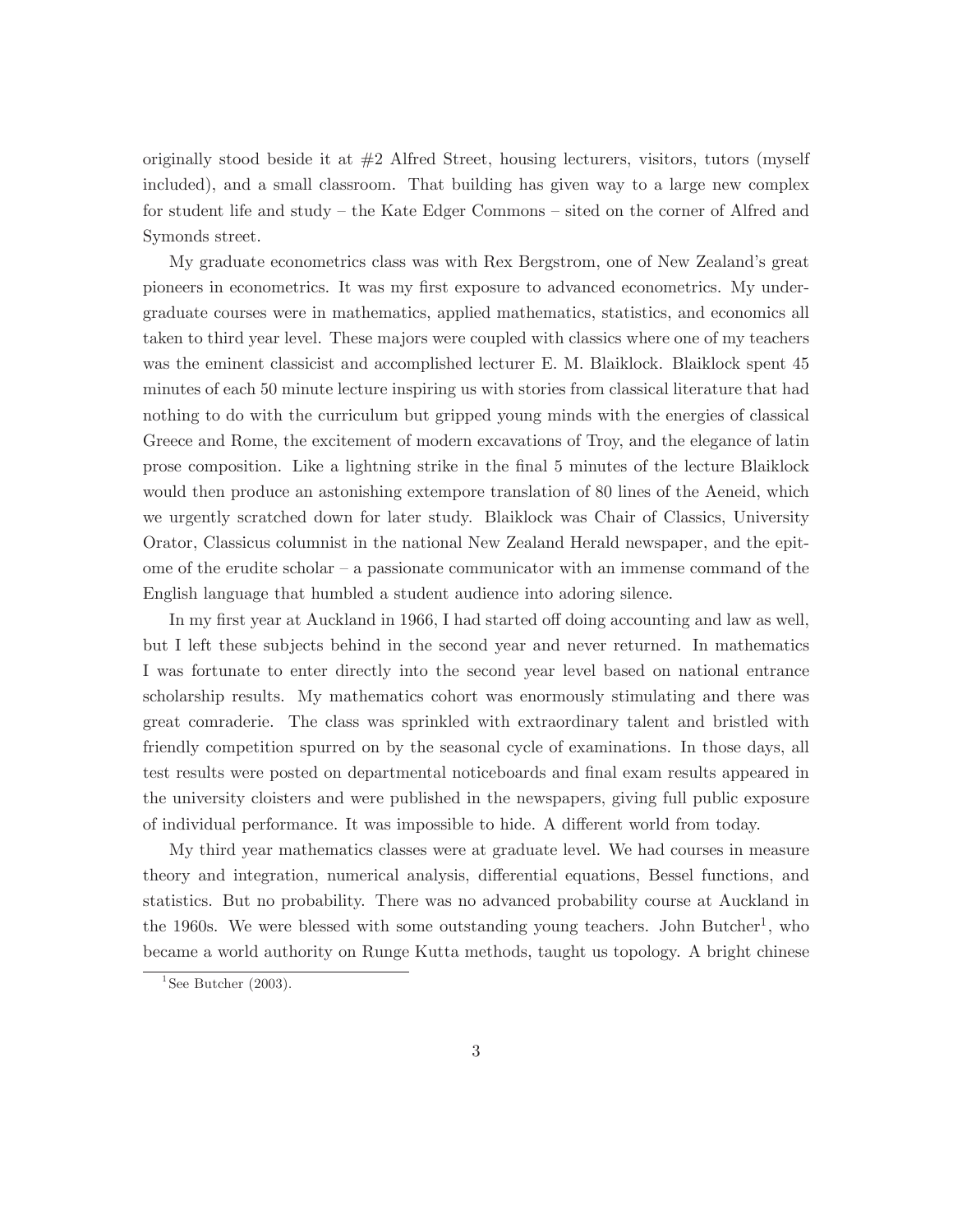lecturer named Chang gave an advanced course on complex analysis. George Seber covered regression and the linear model based on his brilliant monograph The Linear Hypothesis, a book that was soon to become a classic. Seber had just arrived back in New Zealand from the UK, fresh from his Ph.D at Manchester under David Silvey<sup>2</sup> and an assistant lectureship at the LSE. He was the only full-time statistician in the university and taught all of the statistics courses in the university with the exception of the main undergraduate statistics/econometrics course in the Faculty of Commerce, a course that had been taught by lecturers in economics since it was established soon after the turn of the century in 19063. Seber was unique - he came into lectures without a scrap of paper and gave perfect 50 minute lectures written out in full on the blackboard without notes. It was an inspiring sight to watch his effortless, unassisted derivations on the board of the densities of the noncentral chi-squared and F distributions. Peter Lorimer taught us algebra and group theory, working through an entire year's lectures numbering his theorems sequentially as he went along until the students exploded in uproar at theorem 100. The glorious freedom of the 1960s!

Back at #4 Alfred Street, I began my graduate econometrics classes with Rex Bergstrom. We met in Rex's professorial office - spacious, scrupulously well organized with no clutter and no papers on any surfaces. The bookshelves around the office had an unusual look - Rex had removed all the covers of his books giving a clean uniformity, a scientific precision and formality to the shelves. A single book stood in a cradle on his desk. It was the newly translated edition of Malinvaud's Statistical Methods of Econometrics. Rex told me that we would start by reading Malinvaud line by line, cover to cover. Like Cramér's similarly named classic *Mathematical Methods of Statistics*, Malinvaud's treatise completely outshone its contemporaries (and all of its successors for decades) in terms of its innovation, comprehensiveness, rigor, and strong links to economics. This book, Rex's grasp of the subject, and his passion for excellence gripped my imagination and I soon found myself in a new intellectual world. What I noticed about econometrics first was its freshness, vitality, mathematical precision, and its connection with empirical research and economic

 $2 \text{ In a classic paper Silvey (1959) coined the term Lagrange multiplier test. The LM test was first used.}$ in econometrics by Ray Byron and caught on quickly during the 1970s, having a big impact on practical inferential methods. Mrs A. Silvey translated the first edition of Malinvaud's (1966) treatise The Statistical Methods of Econometrics, the book that was to become my constant companion throughout 1969.

<sup>&</sup>lt;sup>3</sup>This course, originally called Statistical Methods, was taught over 1906 - 1990 and may have been the longest continuously taught course at the University of Auckland (Court, 1995). My contribution to the sequence was two years teaching over 1970-1971.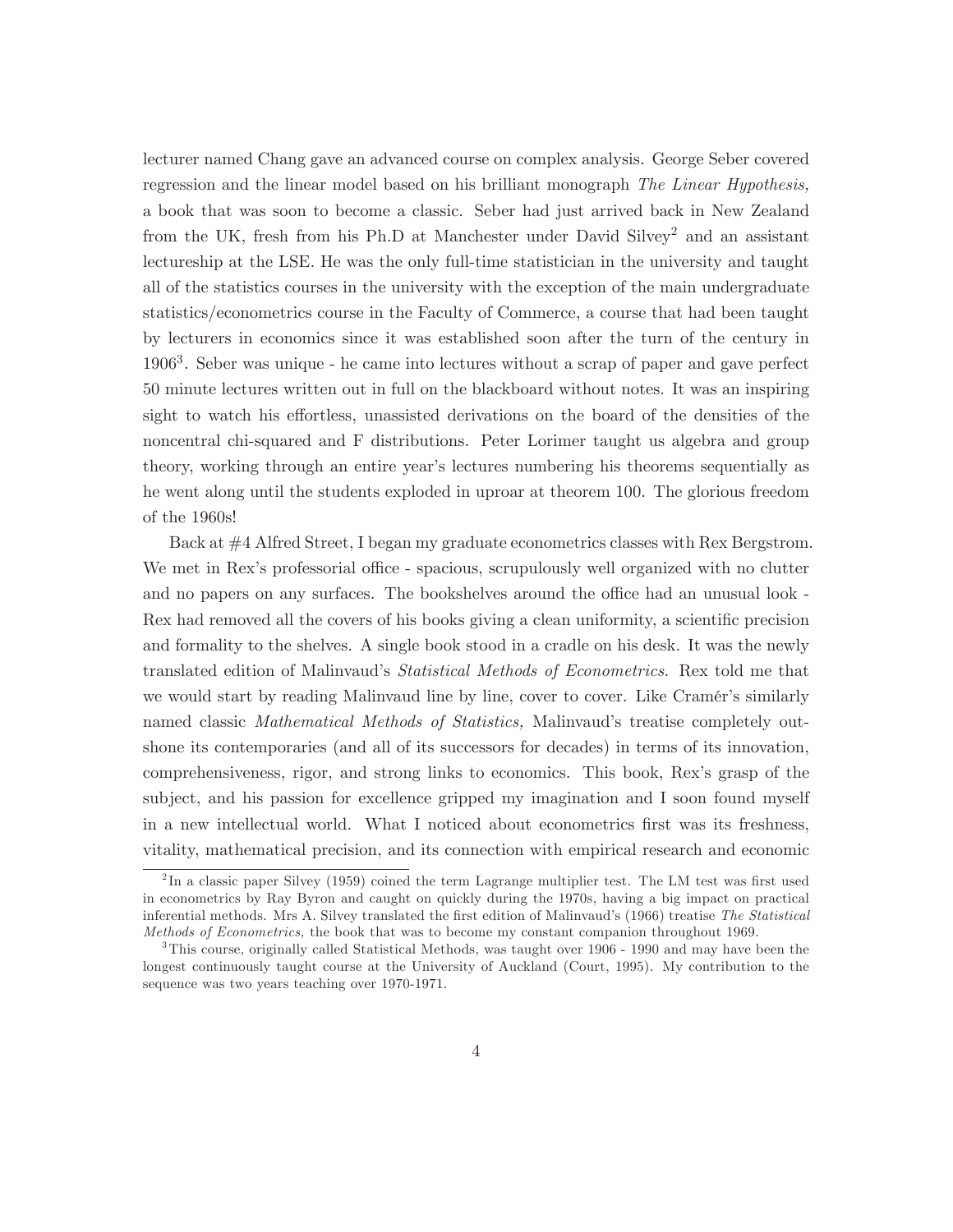modeling. There was no other subject at university remotely like it.

Econometrics is the tool that forces economic ideas to face the reality of observation. The subject is distinguished by the unifying power of economic theory, mathematical technique and statistical method in the empirical search for economic laws. This mantra inspired Ragnar Frisch, Irving Fisher, Jan Tinbergen, Tjalling Koopmans and the first generation of econometricians. It makes its presence felt in the early chapters of Malinvaud's book and persists to its closing pages. Reading Malinvaud and studying with Rex reinforced for me this powerful perspective on econometrics. It was a truly fortunate beginning, built on the guidance of a great teacher and an inspiring monograph that pointed many ways forward in a vibrant young subject.



#4 Alfred Street, 1969: The Department of Economics, University of Auckland.

Our meetings started off with Rex asking me if I had any questions on the previously assigned pages of Malinvaud's book. Week by week we went through the book. Week by week we collected a card file of errors, typographical slips, and what we thought were better proofs and shorter derivations. Very soon we found ourselves in an implicit, friendly competition with teacher and student each trying to outdo the other by finding slips in the text and new derivations. In less than twenty weeks we had read the entire book equation by equation, including its standout chapters 5 and 9 on linear and nonlinear estimation.

Malinvaud's treatment of linear estimation is masterful in its elegance and generality, accommodating restrictions implied by deficient rank systems and introducing the reader to the linear space geometry of the Gauss Markov theorem via concentration ellipsoids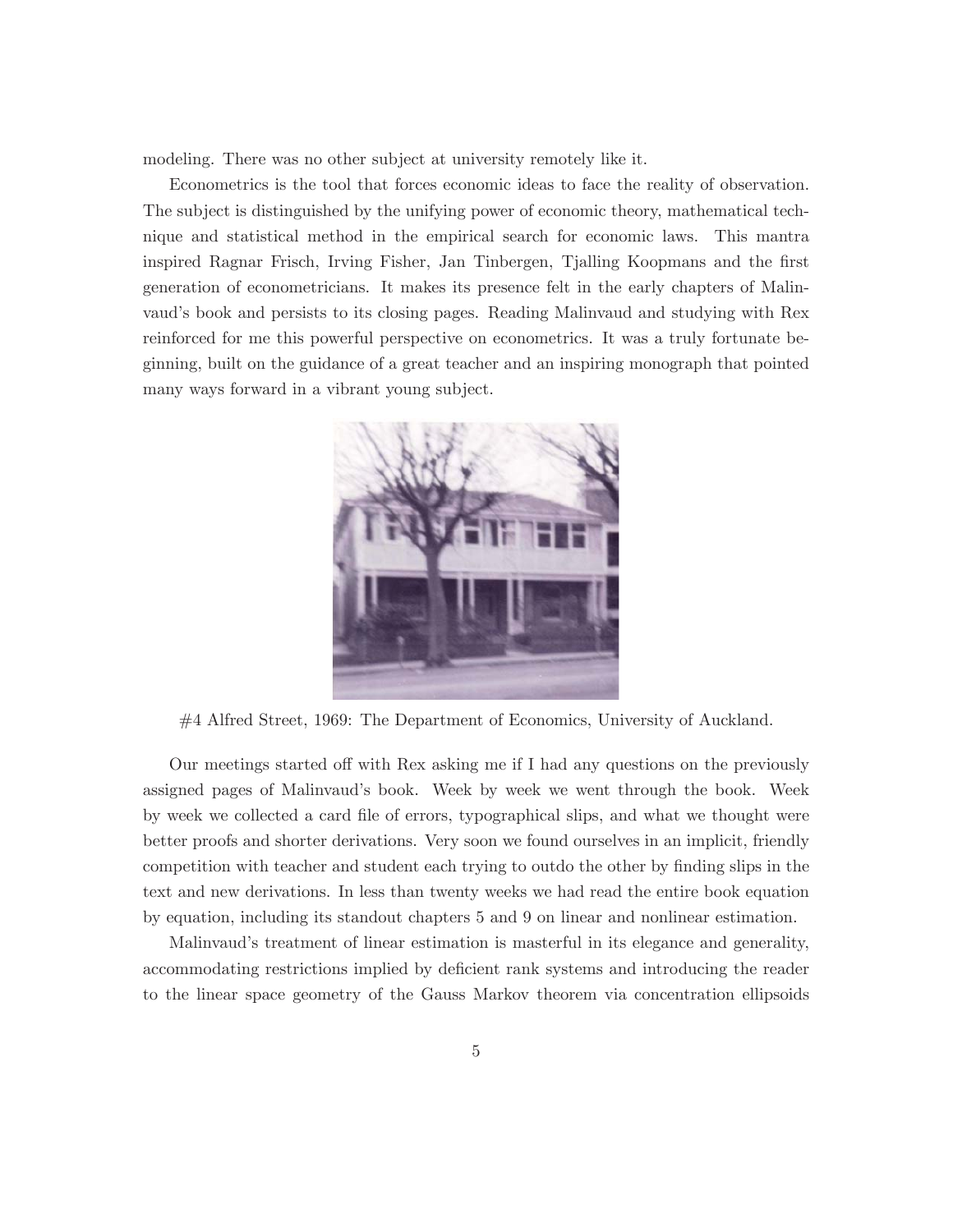and conjugate subspaces. Equally inspiring and novel is its rigorous derivation of the consistency and asymptotic distribution theory of nonlinear estimators, some years prior to Jennrich (1969) and Malinvaud's (1970) own paper on the subject in the Annals of Mathematical Statistics. One thing was clear. In the matter of a single course, Rex had brought me right to the research frontier in all these major areas as well as the subject that was the central edifice of econometrics in those days – the simultaneous equations model.

The course did not end there. Rex felt that the weakest part of Malinvaud's book were its chapters on time series. So, he recommended that I read Grenander and Rosenblatt's (1957) treatise The Statistical Analysis of Stationary Time Series - another classic work that is now seldom read or referenced. In the final weeks of the course, we went through the last chapter of Rex's own (1967) monograph The Construction and Use of Economic Models which gave me my first introduction to continuous time models and Brownian motion. Remarkable for its wide coverage, its stylistic economy, and its mathematical precision, Rex's book rewarded repeat readings and it joined Malinvaud's text as among my long time favorites. It is an astonishing testimonial to Rex's work that, to my knowledge, no one has ever found a typographical error or slip in his book  $-$  a massive accomplishment, especially in an era before electronic typsetting.

The earlier chapters of Rex's book I read line by line in another graduate course — on economic growth theory — with a newly appointed lecturer in the economics department, Alastair MacCormick. Alastair joined a senior faculty member Harro Bernadelli in running this course. Harro was nearing retirement. He was a student of the famous Austrian economist Joseph Schumpeter and had catholic interests right across the discipline covering economic theory, business cycles, economic growth, econometrics, Marxist economics, and the history of economic thought. I picked up a smattering of everything in our weekly reading and discussions. Harro was enormously entertaining. He claimed he was one of the few people who had actually read Marx's Ph.D thesis. He told a fascinating story, whose validity I have not seen confirmed, of how the thesis was turned down by the University of Berlin and ultimately accepted by the University of Jena after Marx's father sent in a generous check to accompany it. Harro recommended I read one of his favorite books that had virtually nothing to do with the course – Turnbull and Aitken's (1932) luminary treatise on canonical matrices. We had used Aitken's (1939) famous monograph Determinants and Matrices in one of my early mathematics courses. These two books were my introduction to the work of New Zealand's most renowned mathematician, Alexander Aitken, who did his doctorate in Edinburgh under the great English mathematician Edmund Whittaker. A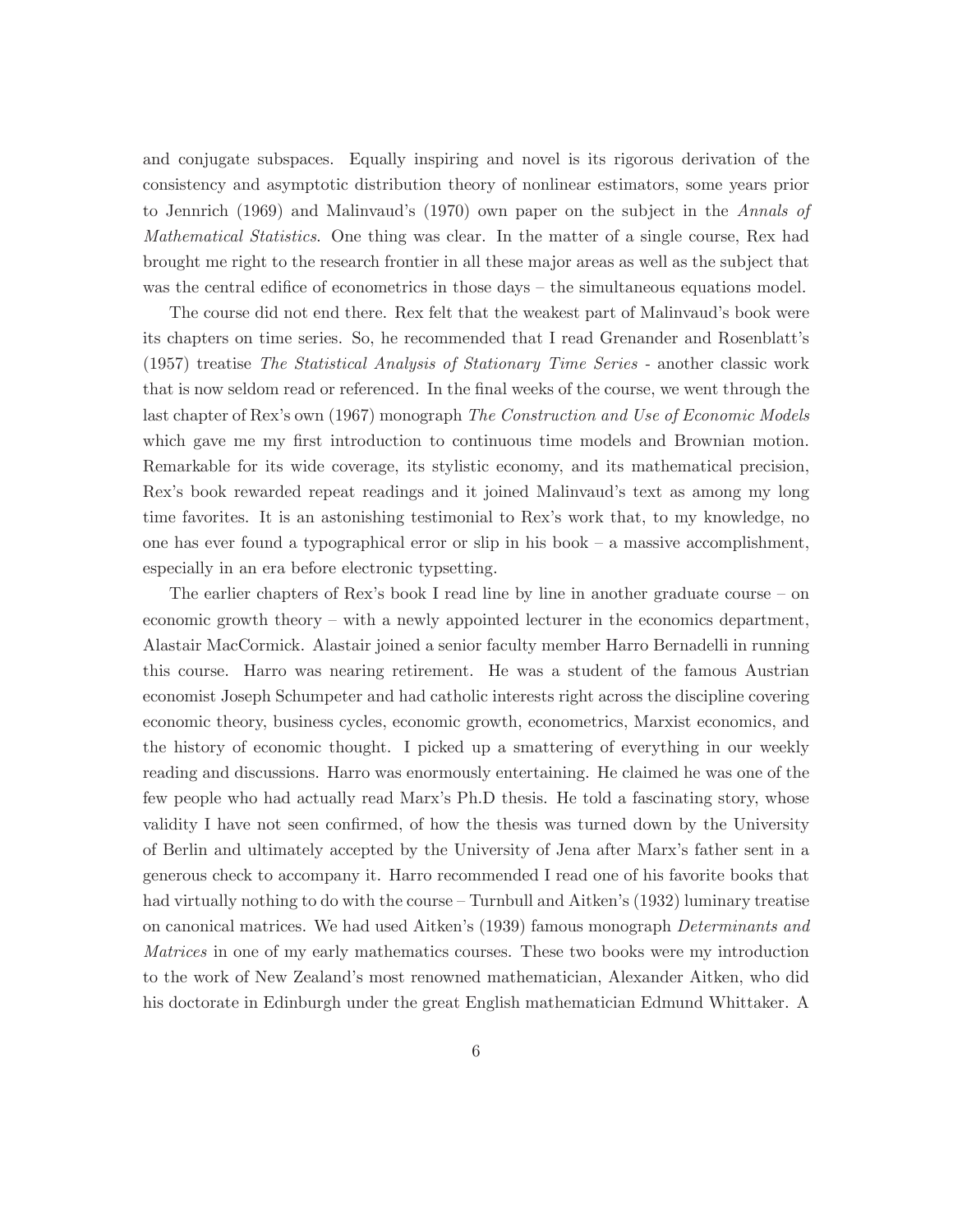fact that should be but is not generally known in econometrics is that Aitken (1934) devised the matrix notation of the general linear model, and the projection matrix formulae for least squares and generalized least squares. Every econometrician is in his debt for that. He also worked with Whittaker in the 1920s on a technique for graduating data, a special case of which is now called the Hodrick-Prescott filter in economics (Aitken, 1925 & 1926). Another of Aitken's lasting contributions that has an important bearing on econometrics is his early development of estimation efficiency that involves what is now universally known as the Cramér-Rao bound (Aitken and Silverstone, 1942).4

In contrast to Harro's discursive style and lengthy diversions, Alastair kept to the same formula as Rex with a tight reading program. We read Debreu's Theory of Value and Peter Whittle's Prediction and Regulation, both brilliantly written monographs that quickly attained classic status and have endured for decades. We also read some stochastic control theory, using Solodovnikov's (1965) book, which was the topic of Alastair's master's thesis that was supervised by Rex. Alastair became a good friend and went on to do his Ph.D in operations research at Yale. He returned to Auckland in the 1970s and moved on to become the founding Dean of the Auckland Business School and Pro Vice Chancellor of the University.

My other graduate course in economics was in macroeconomics and planning with Colin Simkin, who chaired the department. Colin was a deep thinker, one of Australasia's leading economists, and like Blaiklock an extraordinarily erudite man. He went to university to study literature, missed a morning final exam by turning up in the afternoon, and ended up in economics. Our classes involved wide-ranging discussions of economics. Colin was a senior member of Auckland's professoriate and had been chair of economics since 1946. He held a deep conviction about the importance of quantitative training and evidence based research in economics. His initiatives secured for the departmental library a complete set of volumes of Econometrica as well as all of the major statistical journals, including the Annals of Mathematical Statistics, Biometrika, Journal of the American Statistical Association, and all series of the Journal of the Royal Statistical Society. Prior to George Seber's arrival in the mathematics department in 1965, economics was the central engine of teaching and research in statistical methods at Auckland. Colin's respect for the use of quantitative methods in economics had certainly fostered this outcome as had his early appointments of faculty with evident strengths in econometrics such as Malcolm Fisher (in

<sup>4</sup>A discussion of Aitken's contributions to econometrics and some tales of his eminence as a mental arithmetician are given in Phillips (2010).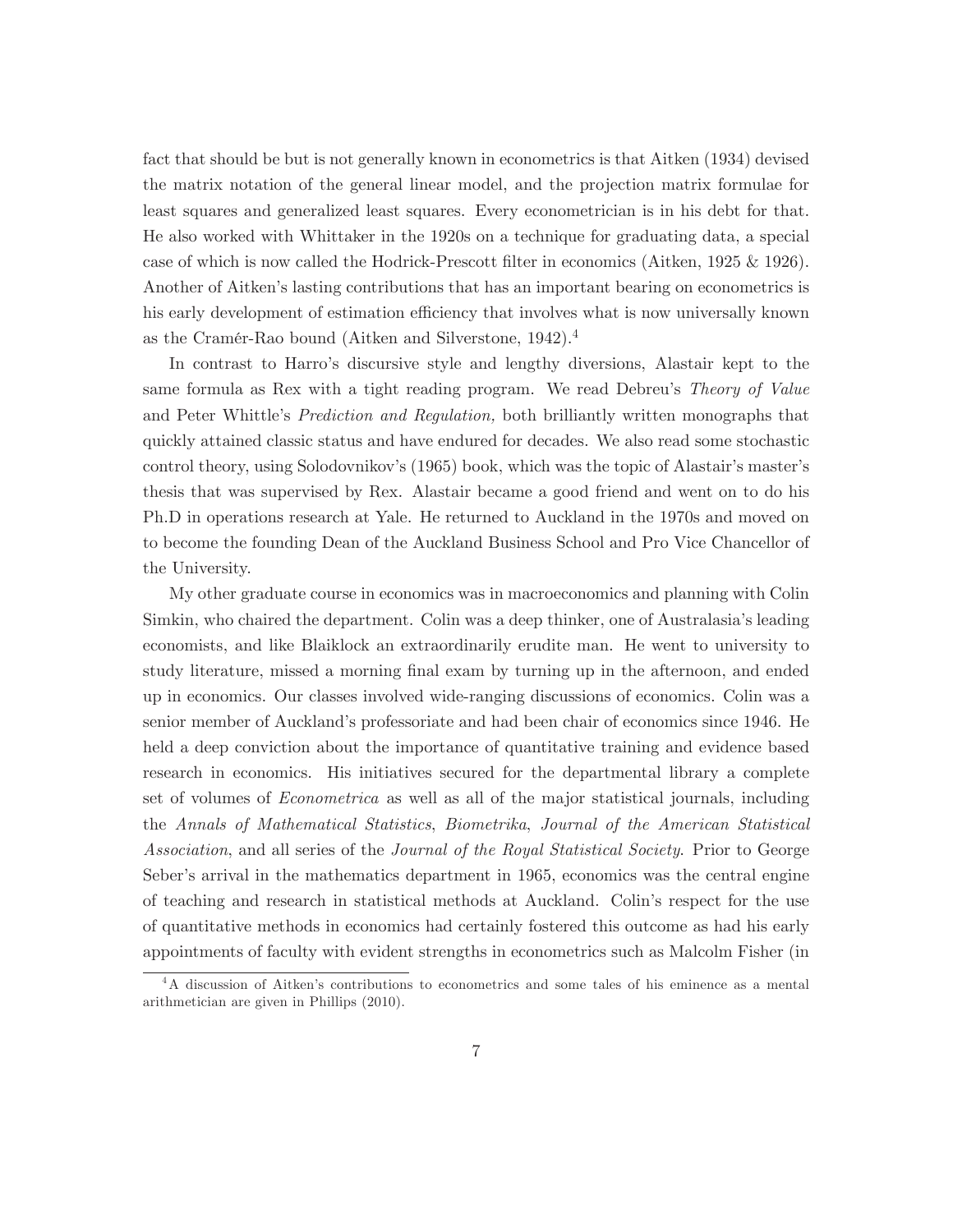1948) and Rex Bergstrom (in  $1950$ <sup>5</sup>.

I was intrigued to learn that Colin was a close and lifelong friend of Karl Popper from their days together at the University of Canterbury in Christchurch during the early 1940s. Colin was the sole lecturer in economics at Canterbury at the time and Popper was a lecturer in philosophy having arrived as a refugee from Austria, via England, in 1937. Popper approached Colin and asked him for assistance in his English and in understanding social science and economics. A strong and lasting friendship was born. Colin had enormous respect for Popper and felt that many of his ideas were improperly understood, in part because most people learnt about him second or third hand and not by reading him. To assist in rectifying some of these misunderstandings, in his retirement Colin wrote a masterful summary (1993) of Popper's philosophy. The introduction to the volume contains a brilliant synthesis of Popper's ideas into twelve central theses.

One morning during our sessions together Colin said you should read this. He passed over a long letter from the LSE in Popper's beautiful handwritten script describing the student riots there and reminiscing about the birth of the *Open Society and its Enemies*. Under Colin's direction I then read Popper and we discussed the *Open Society* (which was written and published while Popper was still at Canterbury) and the *Poverty of Histori*cism, which was also begun in New Zealand. I learnt some philosophy of science, radical empiricism, and the notion of empirical falsification — amidst a sea of national economic planning. I also learnt to take greater care over the written and spoken word. Colin's literary background lingered close to the surface. He had well thumbed copies of Fowler's Modern English Usage and the Concise Oxford Dictionary sitting prominently on his desk. He put these to good use, letting no opportunity slip by to comment on my written work.<sup>6</sup>

In the final couple of weeks in Rex's course, I studied two of his own papers. First up was his famous *Econometrica* 1962 paper on the finite sample distribution of the marginal propensity to consume. This paper pioneered exact distribution theory in econometrics, a new field that gripped me in a vice of fascination. I can still feel the adventure that ran through my veins when I read it. Second up was his Econometrica 1966 paper on nonrecursive approximations to continuous systems. That paper led us to discussions of the debate surrounding the Wold (1954) and Strotz and Wold (1960) papers on causality and recursive modeling in economics, work that has recently been revitalized by Judea

 $5$ Court (1995) provides a detailed history of econometrics at the University of Auckland to 1990. See also the biography of Bergstrom (Phillips, 2009) and his obituary (Phillips, 2005).

 $6$ As in the curious alternative usages of the past tense and past participle "learnt" and "learned".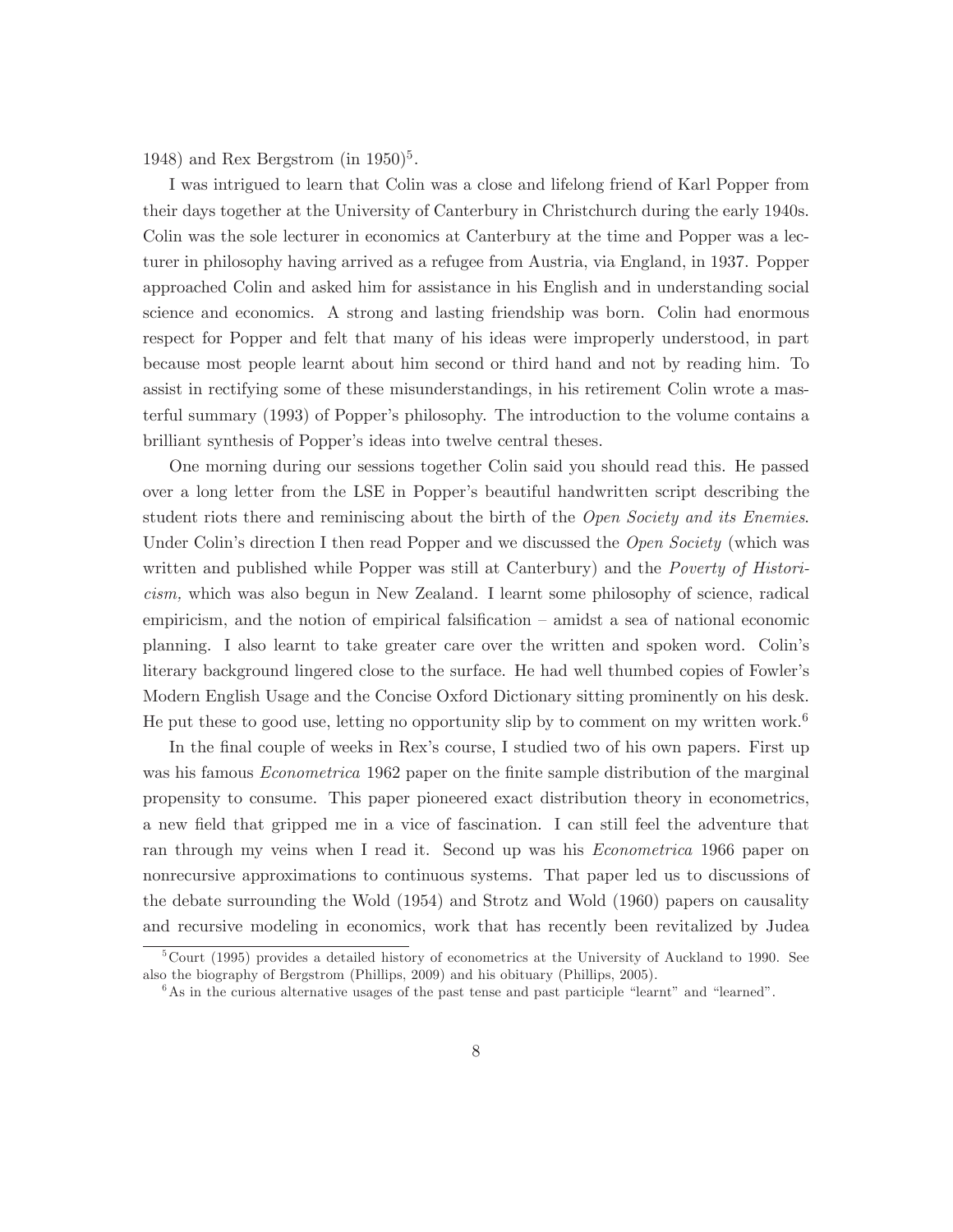Pearl (2000, 2013). Rex told me he was working on a continuous time model of the UK economy which would use the methodological approach of his 1966 paper. This topic and the econometric theory that enveloped it were to consume Rex's intellectual energies for the next three decades.

Then, as quickly as the course began, it was over and I was ready to face the exam. Four hard technical and numerical questions in three hours. One on the efficient estimation of a multivariate linear model, another on nonlinear estimation asymptotics, a third on simultaneous equations, and the fourth on continuous systems. Exhilirating and inspirational. The foundation had been laid for a new trajectory. I sensed it but didn't grasp its import. A career in econometrics. The first unit root.

#### Research Beckons

It was time to move on. Two weeks after the final exam, Rex called me in for a conversation in his office and told me I was being appointed to a junior lectureship and that next year I would be teaching the major undergraduate statistics/econometrics course - the course mentioned earlier which now had around 350 students enrolled. My salary, he informed me, would be \$2,000 New Zealand dollars. He didn't ask me if I was interested or would accept. He simply told me I was being appointed and these were the terms. What an opportunity. Four years training at university, 21 years old, and I was to become a lecturer. Simply amazing. More so because I was an utter novice and knew nothing of the realities of the assignment at the time - facing the biomass of 350 students in a lecture hall, teaching a compulsory course that many feared, some hated, and others had failed several times, not to mention running a final exam that would take me three solid weeks to mark. A whirlwind of thoughts and emotion swirled around me.

I came back to earth with a jolt when I realized that Rex had just asked me what topic I had in mind for my masters thesis. This 10 minute conversation was no walk in the park, it was serious stuff. A lectureship. Now a thesis! That was somewhere in the statosphere. I was just recovering from my final exams and had only vaguely begun to think about it. A couple of ideas that had occurred to me during the course tumbled out in response.

The first was to develop Malinvaud's geometric linear space estimation theory into general conditions for the optimality of least squares. At this point, I was totally unaware of Kruskal's (1968) major paper in the Annals of Statistics on this topic - the geometry of the equivalence of GLS and OLS. In the 1960s, overseas journals arrived in New Zealand by sea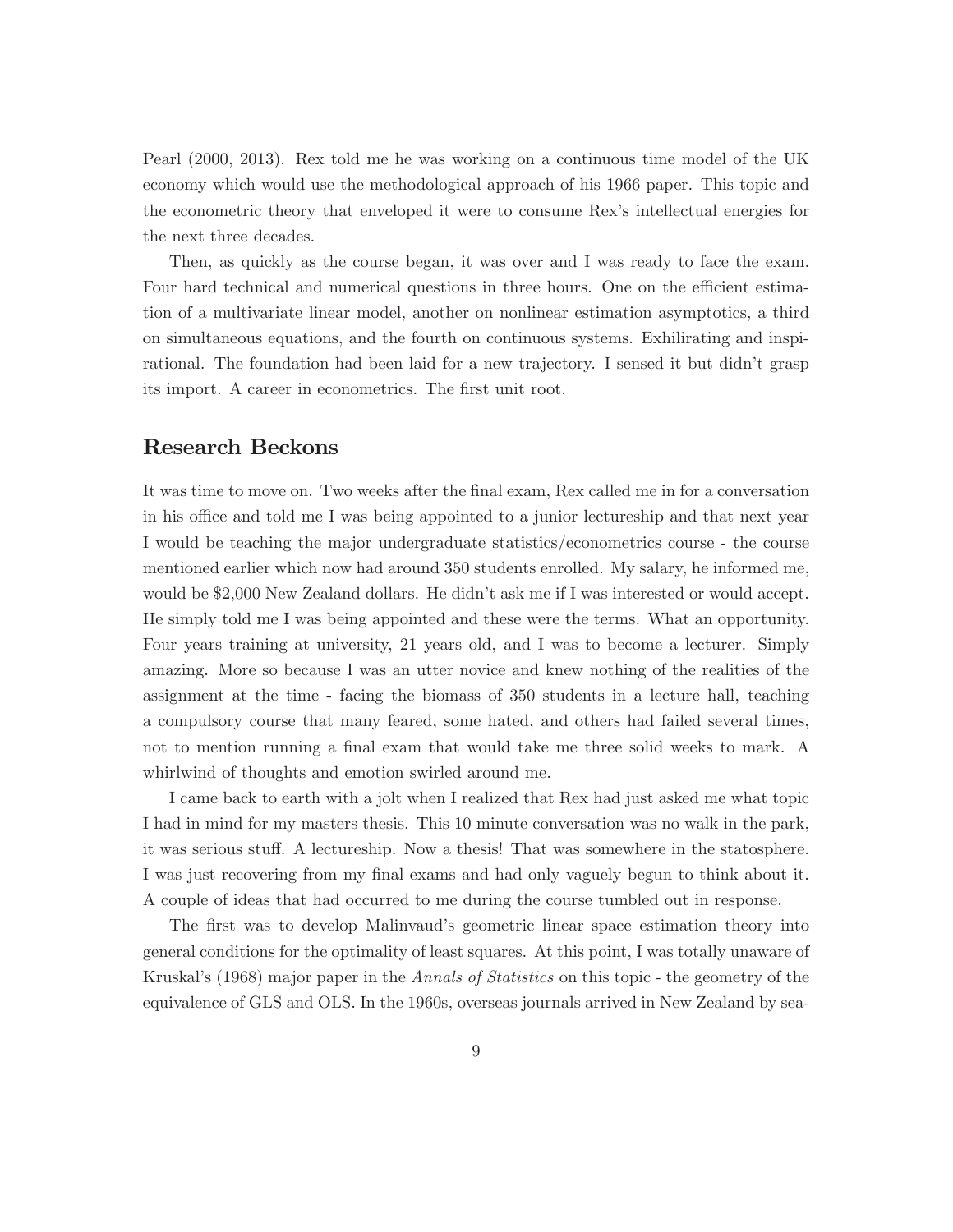mail and often with a 6-12 month delay. In the following year, the Drygas (1970) monograph would appear, which contained some related work on the coordinate free approach to linear estimation. So the topic was in the air but I didn't know it. Of course, much earlier work had established the algebraic conditions for GLS/OLS equivalence (Anderson, 1948). It was the simple elegance of the geometry that fascinated me. When the conjugate subspace of the linear manifold containing the mean vector is spanned by a corresponding number of principal axes of the concentration ellipsoid, a linear projection along the conjugate subspace (GLS) trivially corresponds to OLS. Neat and powerful I thought.

The second idea I had in mind was to derive the exact distribution of the least squares estimator of the coefficient in a first order autoregression. I knew from Malinvaud's discussion, my reading of Cowles Commission Monograph 10 (Koopmans, 1950) and Grenander and Rosenblatt (1957) that this had not been found and seemed an important challenge. I had read some of the literature. Hurwitz (1950) had made progress on moments in special cases and Koopmans (1942) had produced some interesting approximate results. Even the great von Neumann (1942) had contributed. The problem had absorbed me some months earlier during the course.

Rex' response to these ideas was devastating. The conversation echoes in my head like it was yesterday. The first idea, he said, would probably merit a footnote in Malivaud's next edition. As for the second idea, well ... the best mathematicians in the world had worked on it without success for ten years. So what chance did I think I had to solve it? Back to square one with a thump!

After I got over the shock and thought about it later, I realized that Rex was right on the mark. Later still, I came to realize that his advice was spectacularly sound. In contrast to my ideas for a topic, a constructive thesis — one that builds a new technology of estimation and inference for instance — is much more likely to be important and influential in the long run than one that solves a mathematical problem, no matter how cute and appealing that problem may be. Mathematical problems in econometrics generally fall into the trivial category in comparison with the magnitude and importance of major mathematical puzzles.

I confess I haven't always followed Rex's advice on this research strategy over the last 40 years. Evolutionary instinct often drives us in divergent paths from our parents and mentors. Sometimes, too, we simply cannot resist the temptation of a fascinating problem. We sense a gap coming in the clouds and long to reveal what's behind them. The possibility of new knowlege and discovery is often irresistible. But the passion for discovery needs control and direction to become productive over the long term. Constructive strategies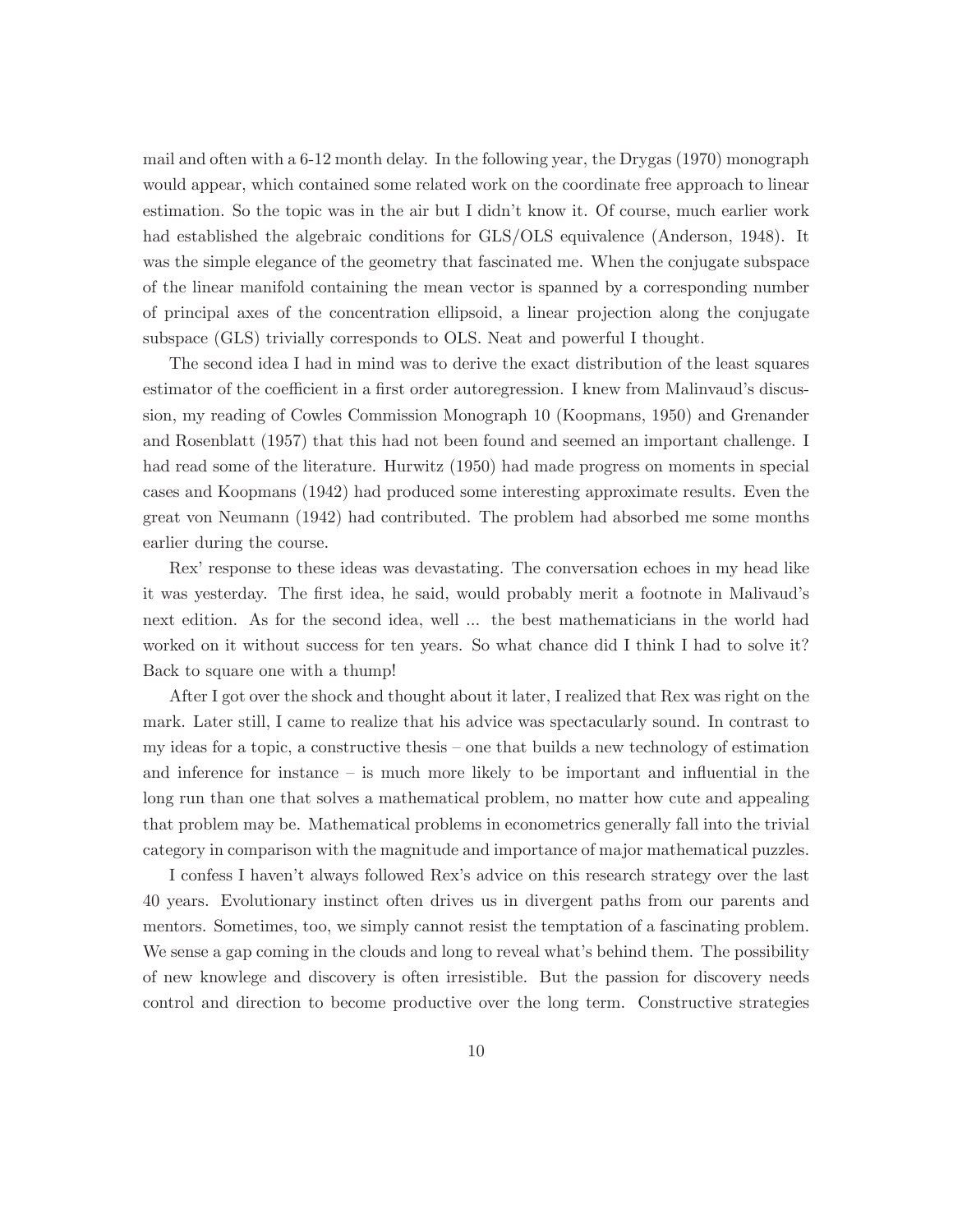that build new technologies of inference from small steps forward tend ultimately to pay off. Looking back now I know that's right. I also know that when I have followed Rex's advice I have never regretted it.

The conversation didn't end there. Having summarily dismissed my ideas, Rex pronounced this simple directive. Try estimating a continuous time system using the exact discrete model and do a simulation study with a simple trade cycle model. That was it. A single sentence from the master and I walked out the door with a thesis project under my arm. What a gift. A second unit root  $-$  a home run without lifting the bat.



#2 Alfred Street. The second building of the Department of Economics. The second floor front offices were occupied by Alastair MacCormick and Viv Hall and a rear office by the author in 1969-1970.

### Master's Thesis

I was ready to go. It was the end of November 1969. I was upgraded to a new office on the second floor of #2 Alfred Street and the wheels started turning. The first step was to decide on the simulation model and write computer programs to generate data, while working on the estimation methodology and asymptotic theory. The choice of a simulation model was simple enough  $-$  a three equation stochastic differential equation trade cycle system for aggregate consumption, investment and national income. Rex had one in his book. Problem solved. On to computing.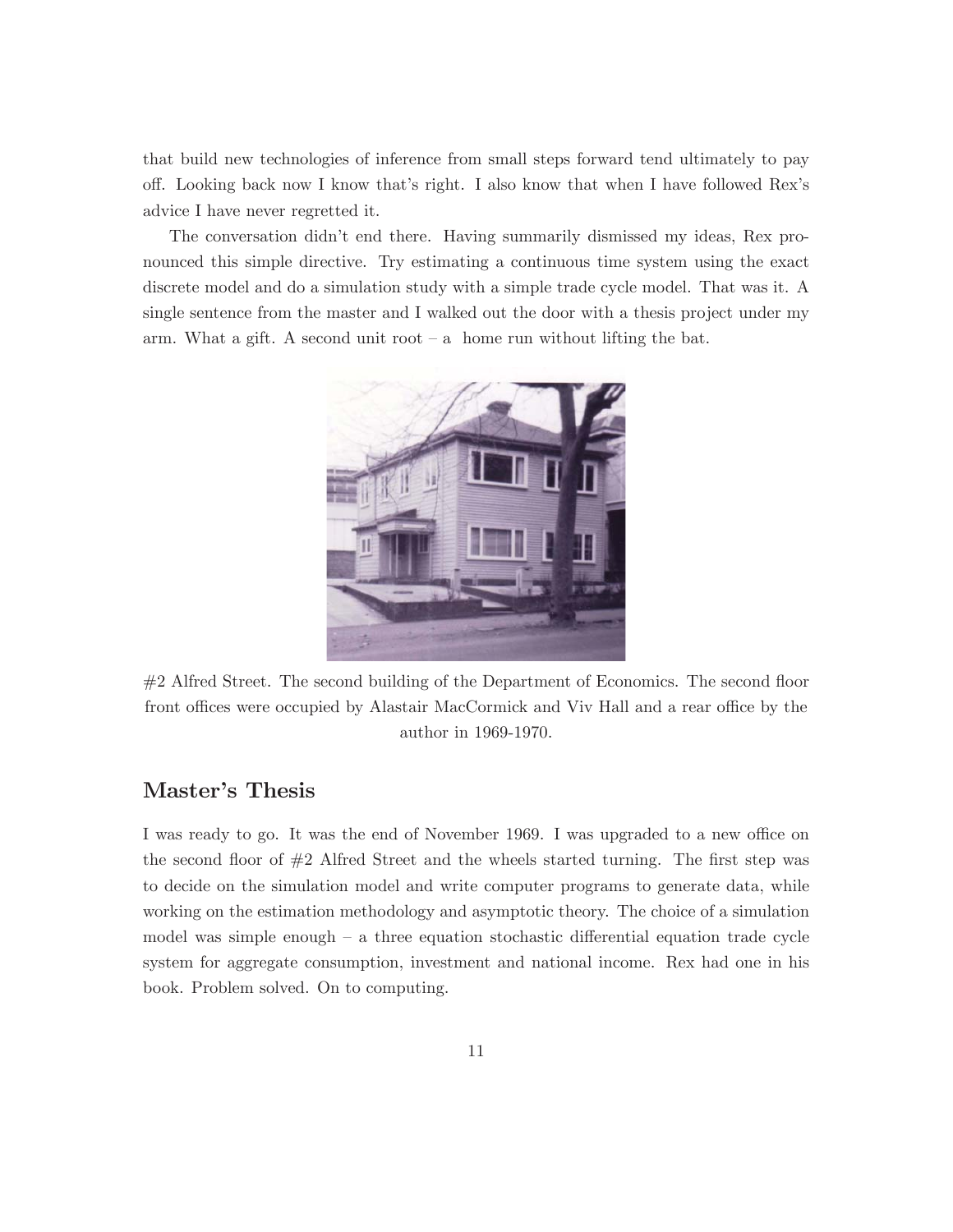The University had just installed a new IBM 1130 mainframe. I had run batch Fortran jobs on it in a numerical analysis course in the applied mathematics sequence. A new lecturer in the mathematics department, Garry Tee, taught part of that course and had amused us with stories of imaginary programming languages and scripting, which foreshadowed the future of modern computing. Garry is now a legend in the computer science department at Auckland.

The IBM 1130 took up an entire room in the new Chemistry block and it seemed to be the only part of the university where there was 24 hour security. With its flashing light console unit, the 1130 looked like a prop in a science fiction movie. The reality was that it had 8K core store memory and fell seriously short of space-age computing. Long programs that would not fit in memory had to be run in sequence storing data on disk and retrieving it as the next segment of code was linked and pulled into memory. My continuous time system produced a three equation nonlinear vector autoregression whose coefficient involved an exponential series in a matrix argument that was itself subject to algebraic restrictions. Extremum estimation of this nonlinear regression required numerical optimization. No canned optimization packages were available and the code had to be written from scratch. It was a couple of week's programming and debugging in those days. After a few trial runs I worked out that it might take an hour or more to run one regression on the 1130. So a full simulation was going to be a long haul. Batch jobs were limited and the only option was to get an operator's licence for the mainframe and run jobs overnight and on weekends.

Getting an operator's ticket for the 1130 was like sitting the UK driver test — most people failed it! The test took about 15-20 minutes. You had to cold start the machine and all the peripherals and run a batch job stacked with problem-inducing cards and solve all the issues within the allocated time frame. When a stoppage shut down the machine or the line printer exploded in a printing frenzy you had to read the error codes in hexadecimal on the flashing console lights, troubleshoot the problem, resolve it and restart the deck. Sitting the operator's test was an ordeal of tribal initiation that the machine technicians had dreamed up to see if you understood the system and could deal with shutdowns and peripheral malfunctions. I remember one problem well. The examiner had planted a dummy in the hopper – two cards glued together so that it wouldn't even enter the hopper. Nasty. Not even a card jamb to diagnose — a full computer freeze up.

With an operator's licence in hand, I was able to book time on weekends and overnight. Overnight shifts were the longest  $-12$  hours at a clip – and most productive. You'd turn up at 7:00pm with cards neatly stacked in a box, sandwiches and a flask of tea for the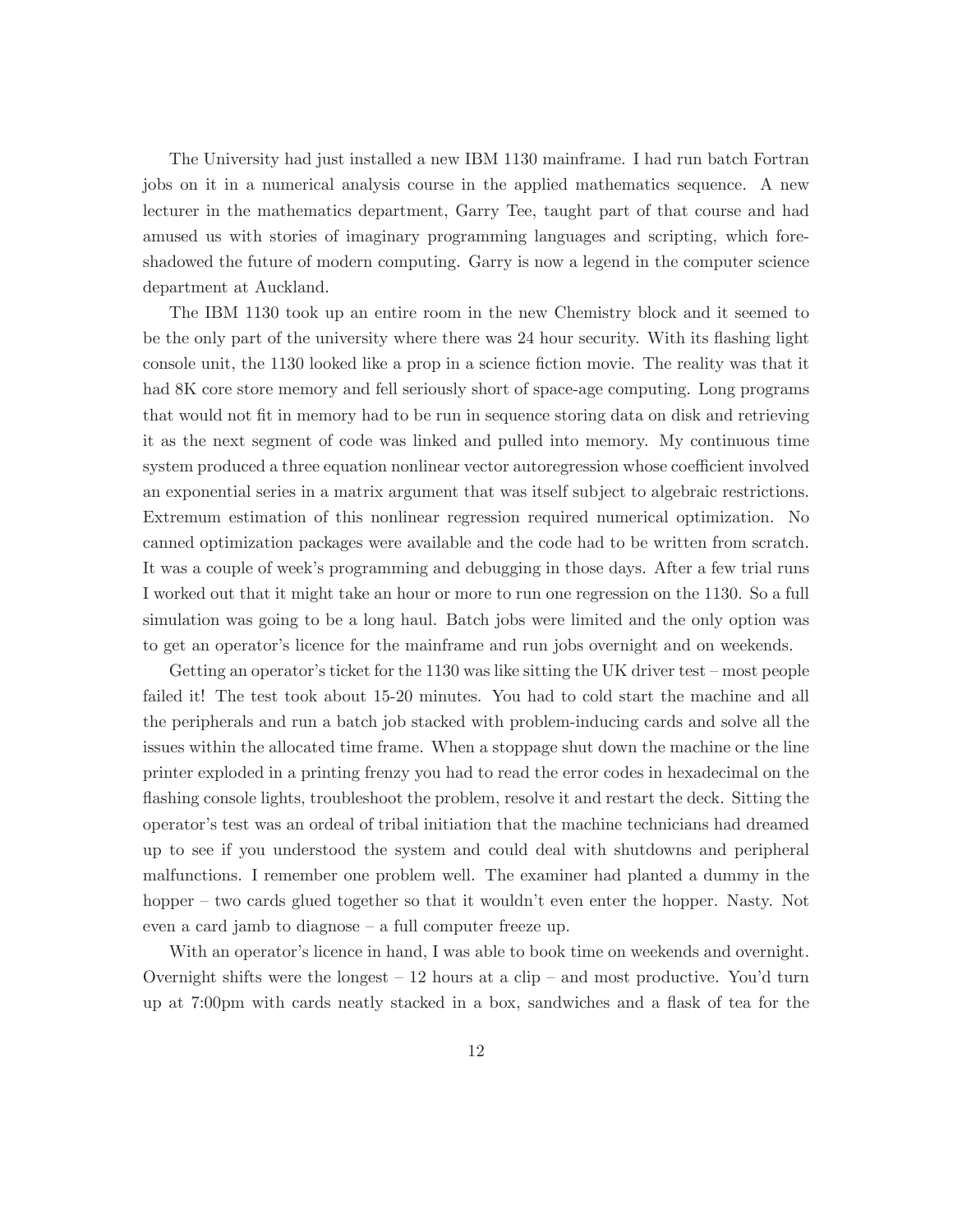early hours, and leave at 7:00am. There was stiff competition for these long shifts and you might get one session a week or two if you were lucky. The crystallographers were the big boys. They ruled the machine like emperors. We were small fry from economics. With a few simulation runs completed in an overnight shift, I would store the results on hard disk and keep going until enough replications had accumulated to do some analysis. It took me six months to complete the simulations. The entire job and the analysis could be done in less than a minute on a laptop these days.

Some of the computations for my thesis were done on mechanical Facit calculating machines that the department of economics owned. Turning the handle on these machines to multiply numbers felt like something out of the early industrial revolution. A spinning jenny number cruncher. The department also had one new electronic calculator for which there was high demand and for which we queued for access. When the 1130 was down and when supplementary calculations were needed, these machines were indispensable. I remember spending an afternoon inverting several complex matrices on a hand Facit to get ready for an evening shift on the 1130. Turning a handle to multiply and divide numbers. It was good training for research in the trenches.

Two friends from economics (a Ph.D student Viv Hall and a young lecturer Hessel Baas) were running their jobs alongside mine on the mainframe. We were writing a lot of regression software and taking up serious computer time in empirical work and simulations<sup> $\ell$ </sup>. So the economics department surprisingly became the biggest user of the 1130 for a few months in 1970. We even overtook the crystallographers for a while. It was enough time in the computer room to last for a decade — or so I thought.

The computing work was underway and the theory was taking shape. The exact discrete model corresponding to my continuous time system was a vector autoregression (VAR) with an intercept. Prima facie this was a nonlinear regression problem with predetermined variables. There were several complications in developing a rigorous theory. To start, various nonlinearities appeared in the continuous time coefficient matrix and the intercept coupled with cross equation restrictions. These nonlinearities were compounded by the matrix exponential that figures prominently in the exact discrete model. An awkward problem, because the inverse of a matrix exponential, the matrix logarithm, is a multivalued function like the logarithm of a complex variable. In econometrics I saw that this was an identification problem. In time series and engineering the phenomenon is called temporal

 $7$ Phillips and Hall (2004) discuss some of these econometric software developments in the general context of the history of computing at the University of Auckland in the 1960s.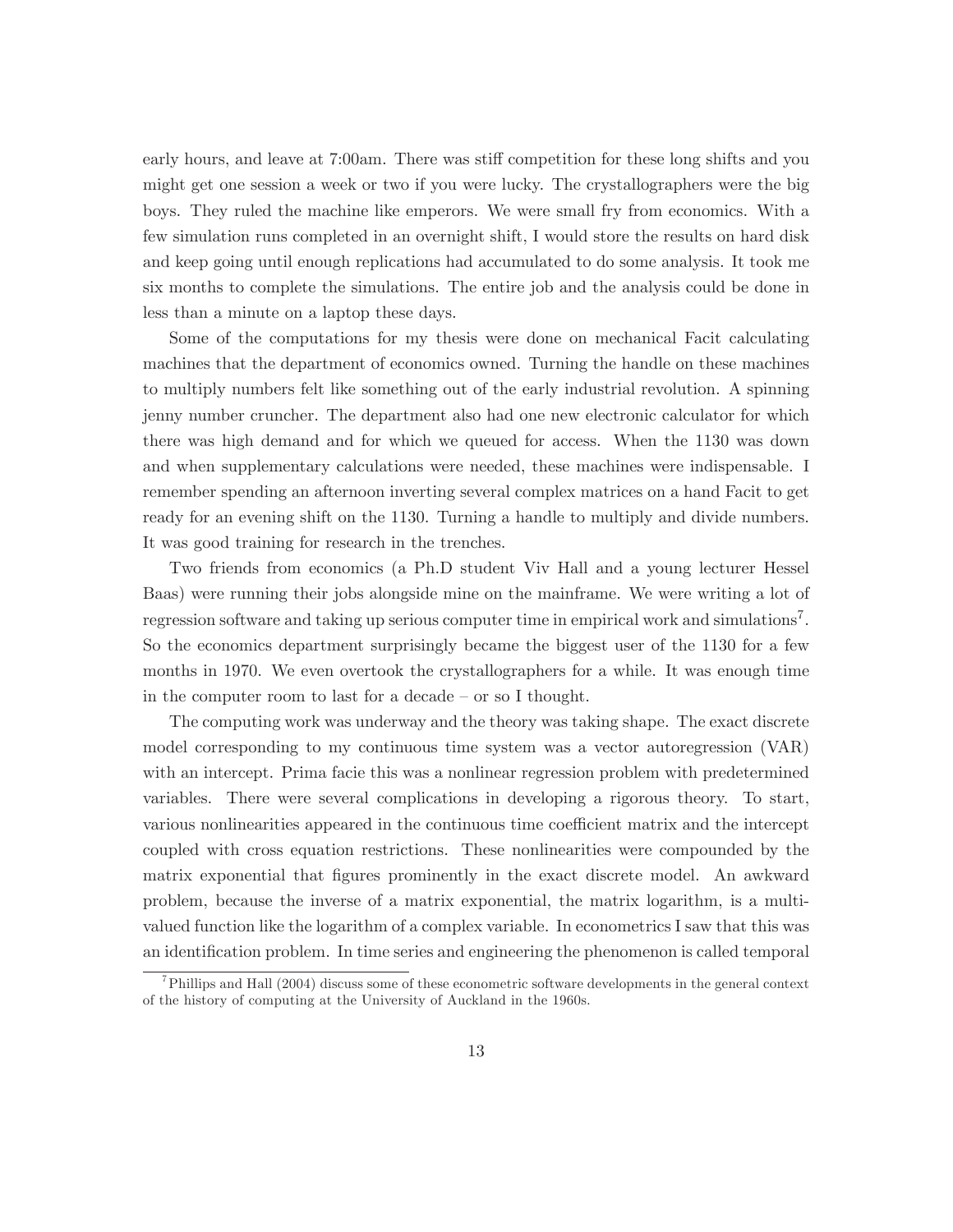aliasing. Aliasing has the well-known manifestation of the stagecoach wheels in John Wayne movies appearing to go backwards for a while as the discrete frames of 35mm film produce the illusion of the wheels reversing even when the coach is moving forward<sup>8</sup>. So, without further information, an underlying continuous time system is generally unidentified from discrete data.

Fortunately in my case there was further information. The continuous time coefficient matrix and intercept were restricted. Some of their elements were zero and the rest depended on just a few structural coefficients — rates of adjustment, propensities and elasticities. What we might now call deep structural parameters. Some algebra of the functional transformations showed that the true continuous time coefficient matrix was identified in the discrete time reduced form using just one of these restrictions. It demonstrated the power of prior information. The aliasing problem was solved by mobilizing economic theory restrictions. A new discovery and a potential research paper. Exciting stuff! Another unit root.

Now that the continuous system parameters were identified in the discrete time VAR, the asymptotic theory looked straightforward. Allowing for predetermined variables, the limit theory could be derived using nonlinear regression theory, giving consistency and asymptotic normality to estimates obtained by maximum likelihood or minimum distance procedures. I assumed stationarity and ergodicity. It was 1969. No one in econometrics was talking about nonstationarity, unit roots or stochastic trends. Box and Jenkins (1970) had not appeared and its impact came later in the 1970s and early 1980s. I was familiar with Whittle (1964) and Yaglom (1962) and had seen some discussions of accumulative (partial sum) processes. I also knew White's (1958) pathbreaking paper and Anderson (1959) was also relevant. I was not familiar with Billingsley's (1968) classic work - that would wait until 1973 when I learnt about this remarkable book from Jim Durbin and my Essex colleague, Ken Burdett. My own path to unit roots began later in 1975 as I worked on Edgeworth expansions of the distribution of the serial correlation coefficient for my 1977 Econometrica paper. That's a story for another day. In 1969 I followed tradition and kept to stationary and ergodic VARs.

Estimation of the structural parameters in the continuous system was accomplished by

<sup>&</sup>lt;sup>8</sup>The phenomenon is not restricted to motion pictures. Under continuous illumination (such as from the sun) human visual perception is also subject to temporal aliasing. Apparently, the physiology is not yet (as of 2012) fully explained. It is thought that human visual perception may work from a series of still frames like those in a movie camera or through a more complex filtering mechanism that produces aliasing effects.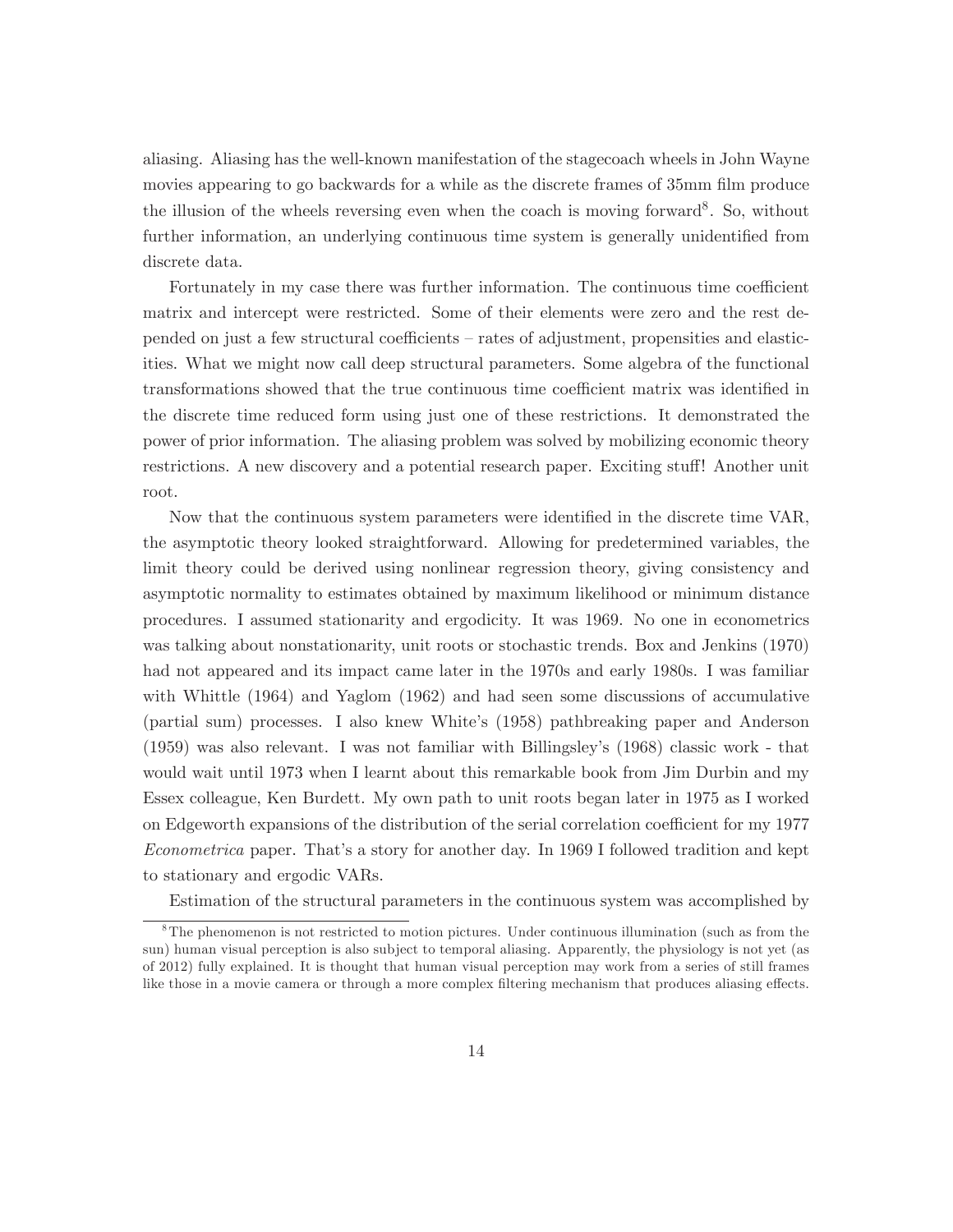two methods: using the minimum distance estimator (MDE) of the exact discrete model by nonlinear regression; and applying three stage least squares (3SLS) estimation to the nonrecursive discrete approximation to the continuous system. The latter approximation, used by Rex in his 1966 paper, is closely related to the traditional Euler approximation that is now popular in the financial econometrics literature9. I showed that the MDE is consistent, asymptotically normal and, under Gaussianity, asymptotically efficient. The 3SLS estimator was inconsistent and asymptotically normal about its pseudo true value.

The simulation results turned out to reveal some fascinating differences between the MDE and 3SLS procedures. The MDE approach produced results that were very close to an oracle estimator (based on generalized least squares estimation of the pseudo linear model with a known error covariance matrix) for a sample size as small as 25 discrete observations. So, even in small samples using the exact discrete model gave little bias and good efficiency in estimation. The 3SLS estimates were biased and turned out to be particularly poor for one of the speed-of-adjustment parameters. In interval estimation, the coverage probability of confidence intervals for the structural parameters constructed from the MDE were close to the nominal 95% level, whereas the corresponding intervals for the 3SLS procedure showed substantial distortion — in one case with coverage probability below 40%. Overall, the simulation results were immensely encouraging for direct econometric estimation of the exact discrete model.

With the research on the thesis completed, I turned to writing up. The work went smoothly and was mainly done in Rex's absence. In 1970 Rex took up an appointment as Keynes Visiting Professor at the new University of Essex in the UK. Before he left New Zealand he encouraged me to write up the work as a paper and submit it to Econometrica. By mid 1970 I had first drafts of the thesis and the paper finished. After several months of polishing and revision they were ready to submit. The thesis was bound and submitted. The paper went off to *Econometrica* in November 1970.

## Aftermath

I now had 350 scripts to mark. So there was no sitting around waiting to hear from Econometrica. Just an earthy welcome to the responsibilities of academic life.

In fact, the editorial response came earlier than expected — in March 1971. If only

<sup>&</sup>lt;sup>9</sup>The relationship between these approximations has been studied more closely in some recent research (Phillips and Yu, 2009; Wang, Phillips and Yu, 2011).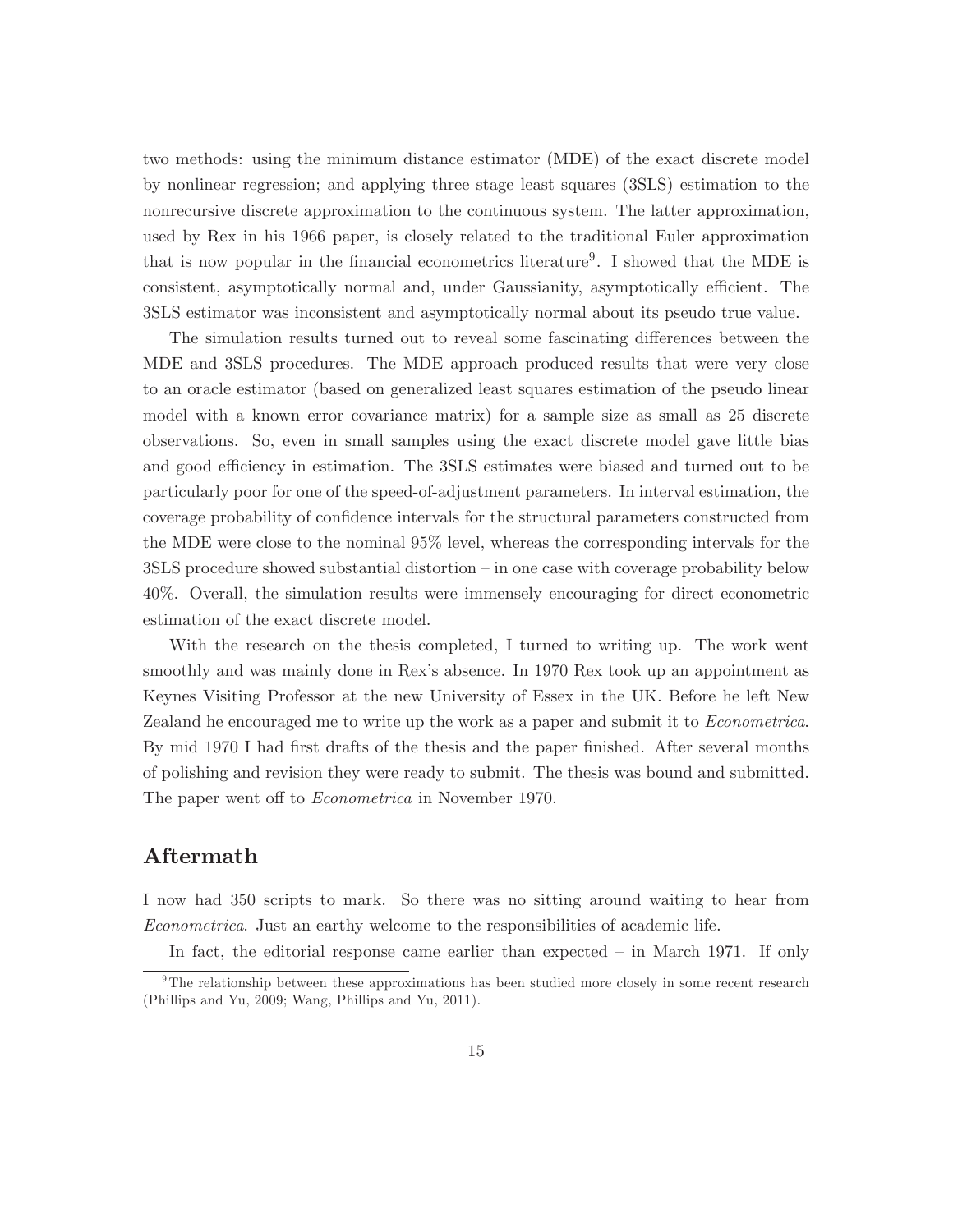journal turnaround time was as good these days! Barely three months — without email or online journal management software to assist. The white envelope sitting in my mail box held an imposing bold *Econometrica* insignia on the outside. It had travelled 9,000 miles and had the bearing of an official document from the Palace of Westminster. The envelope bulged with a formal decision letter and reports typed on heavy linen paper<sup>10</sup>. I went back to my office, sat at my desk, and did a moment's meditation before slitting the seal. The Editor was Frank Fisher. It was a good letter. The referees liked the paper, found no errors and made some recommendations. Fisher invited a revision. The prospects started to shiver through my system.



The author en route to the University of Auckland in 1970.

The revisions suggested were minor and easy to attend to. I had it ready in three weeks and resubmitted. One comment in the reports made a powerful lasting impression. It related to my referencing Durbin's (1960) paper on unbiased estimating equations, which provided a new way of thinking about centering and efficiency issues that extended to models with lagged variables. I had felt it was relevant to the theory in my paper because it was a nonlinear VAR, the MDE was asymptotically optimal under Gaussianity and I

 $10$ An old trick that I learnt later was to check the watermark in the bond paper for a university seal that might point to the identity of a referee.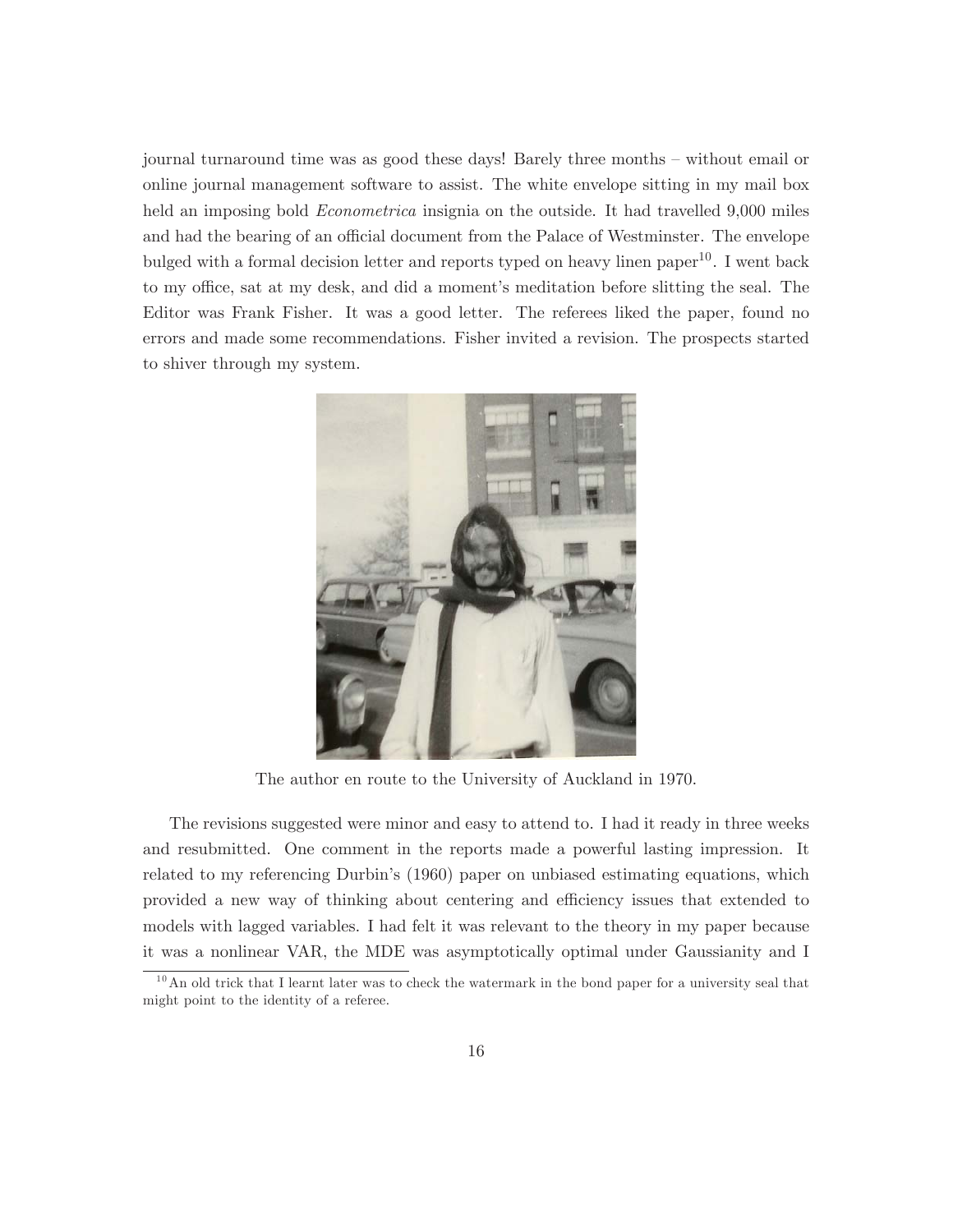had used an oracle estimator for comparisons in my simulations. The referee bluntly stated that Durbin had made many important contributions to econometrics but this was not one of them and I should remove the reference. The words were written with the authority of a senior person who knew what he was talking about. They struck hard as was the intent and riveted into memory. I was perplexed. Malinvaud had cited Durbin and seemed to view that work favorably. Obviously, senior people had very different views. This was science. Matters were not always cast in stone. Opinions differed. I had read Durbin's paper. I sat down and read it again and confirmed my view that it presented a new perspective for thinking about estimation and efficiency that included autoregressions. I agreed with Malinvaud. But let it go. The reference disappeared in the revision.

Almost 40 years later I gave the Durbin lecture at University College London in 2009. Jim Durbin and his wife attended. I opened with a laudation of Jim. After these tributes, I mentioned the episode with the referee and described how perspectives in the profession can change so radically over time. Unbiased estimating equations were now one of the backbones of modern econometrics. They formed the foundation of methods like GMM which lever off moment conditions and have transformed empirical research over the last three decades. Textbook writers venerate the approach. Manski (1988) wrote a book motivated by the idea. Davidson and MacKinnon (1993) used it as the central thematic of their textbook applauding the approach in their preface and referencing Godambe's (1960) paper which put forward an idea similar to Durbin's but without the time series setting.<sup>11</sup> Interestingly, Durbin (1960) indicated that some of the arguments he presented on the properties of unbiased estimating equations for autoregressions were not resticted to stationarity. He also indicated extensions, following a suggestion by Barnard, to nonlinear estimating equations which relate closely to much later GMM ideas in econometrics. The passage of time and a massive body of subsequent research have proved the referee's objection in 1970 to be groundless. Sadly, Durbin's paper is seldom cited. It is all part of the give and take of peer review. But it sends out a warning signal to be careful in dismissing new ideas too quickly. As Einstein put it: If at first the idea is not absurd, then there is no hope for it.

<sup>&</sup>lt;sup>11</sup>The first edition of this textbook mentioned Godambe (1960) but not Durbin (1960). Durbin was referenced in later editions after I brought his work to the authors' attention. Godambe developed the estimating equation approach as a justification for maximum likelihood estimation in a single parameter regular case, using arguments similar to Durbin in terms of a Cramér—Rao bound theory for estimating functions. But there was no discussion of time series examples in Godambe (1960) so it was not relevant in my case.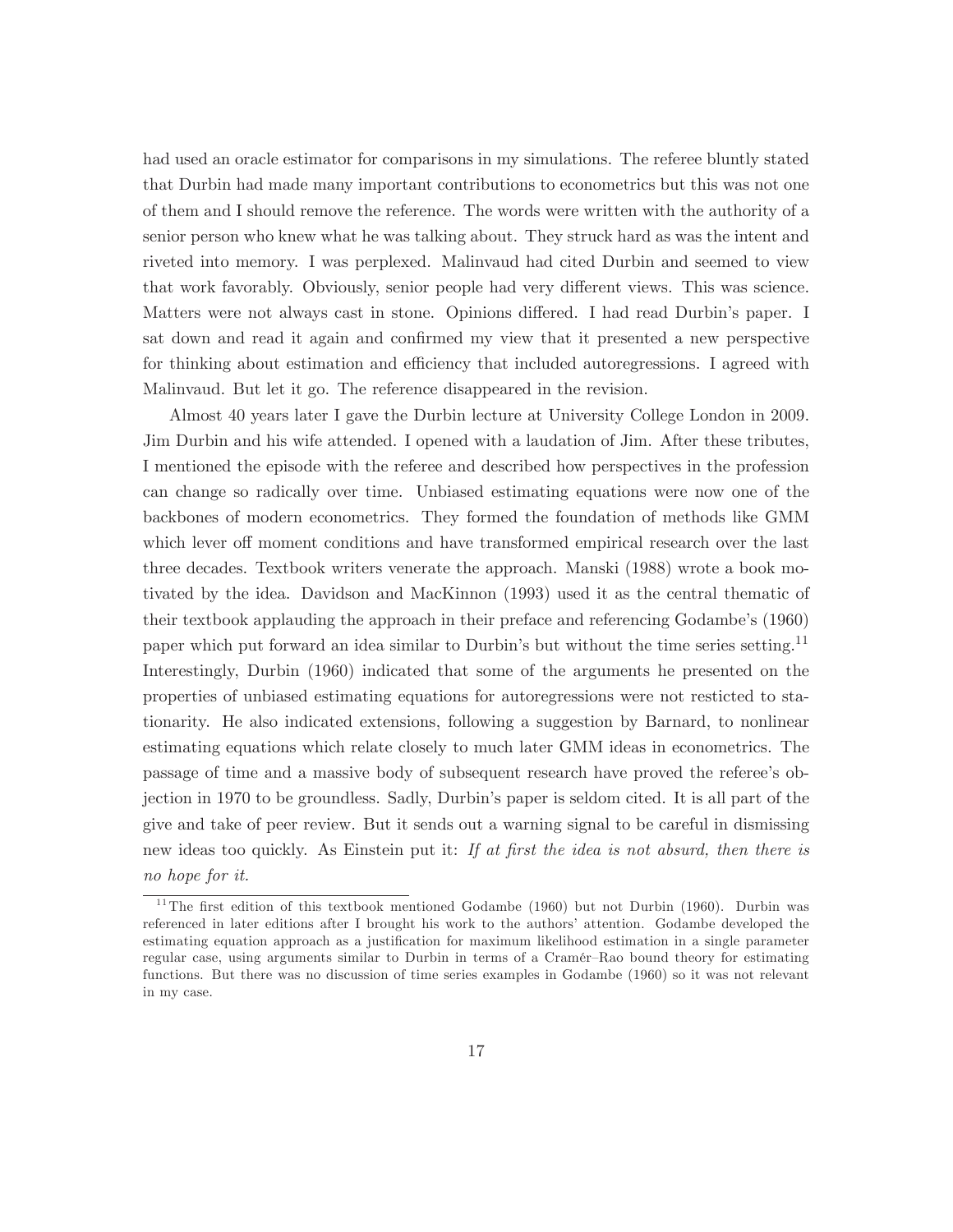The revision submitted, I went on with my teaching and reading. I had received notice that I had been awarded a Commonwealth Scholarship to go to the LSE to do a Ph.D under Denis Sargan. New Zealand is a long way from the major centres of learning in North America and Europe. The distance felt far greater in 1970 before the age of long haul jumbos and the internet. Rex had done his Ph.D at Cambridge under Richard Stone in 1954. He suggested I come up with a list of places to do further study and people to work under. I gave him a list and he put a line through all of the places I suggested except the LSE. The world's leading econometrician was Denis Sargan, he declared, and the LSE was the strongest centre of econometrics. Unequivocal. So the application had gone in and I was now to move back to the UK, my childhood home. With Bergstrom and Simkin gone already and friends Alastair MacCormick and Viv Hall about to leave in a few months time, there was no academic reason to stay. Auckland was part of my soul. It would never leave me. I trusted I would be back.

The second response from Econometrica came quickly in April 1971. The paper was accepted. It appeared in the November 1972 issue. The acceptance was the final unit root of my apprenticeship at Auckland. It set a course for the future. The train had left the station.

I was soon to arrive at the LSE, meet the remarkable Denis Sargan, and move on to join Rex Bergstrom and a growing constellation of young stars at the University of Essex as I finished my Ph.D. A long journey and many new stations lay ahead. The territory was unknown. It would be occupied by projects and papers, teaching and students, journals and reviewing, editing and organizing, supervising and caring, computing and programming, thinking, worrying, writing, reading, and learning. The journey was a gift. It would bring new people and family into my life. Before long, as the habits of a lifetime took hold, I would come to recognise the wellspring of deep and enduring satisfaction — the satisfaction that comes from simple creative work, intellectual or physical, and sustains us in our varied pursuits in life. The Welsh poet Dylan Thomas had never heard of econometrics. Yet he characterized the rewards with poetic beauty as the common wages of their most secret heart.

> In my craft or sullen art I labour by singing light Not for ambition or bread Or the strut and trade of charms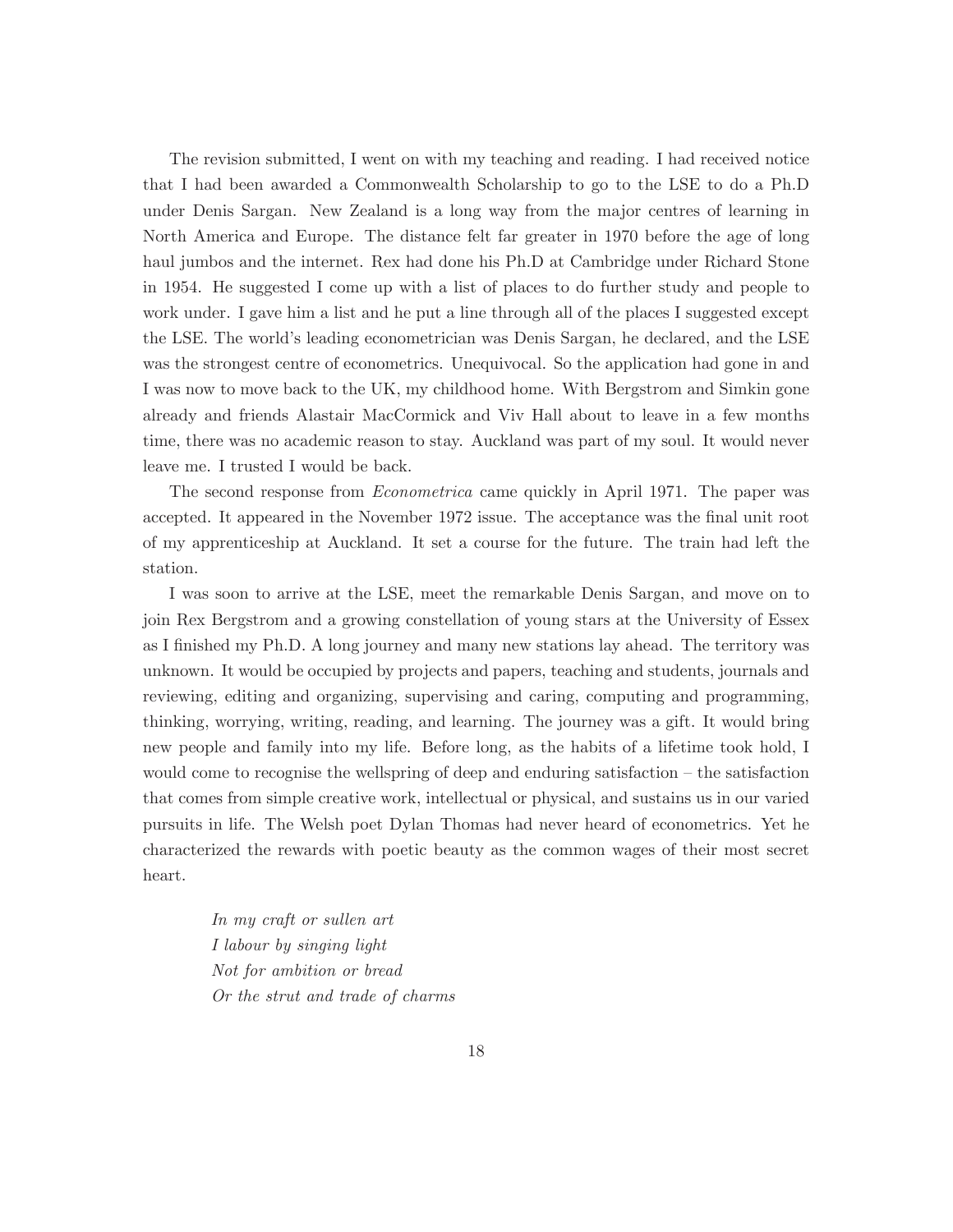On the ivory stages But for the common wages Of their most secret heart. (Dylan Thomas, Deaths and Entrances, 1946)

#### References

- Aitken, A. C. (1925) The Smoothing of Data. D.Sc dissertation, University of Edinburgh.
- Aitken, A. C. (1926). "On the theory of graduation." Proceedings of the Royal Society of Edinburgh, 47, 36-45.
- Aitken, A. C. (1934). "On least squares and linear combinations of observations." Proceedings of the Royal Society of Edinburgh, 55, 42-48.
- Aitken, A. C. (1939) *Determinants and Matrices*. Oliver and Boyd.
- Aitken, A. C. & H. Silverstone (1942). "On the Estimation of Statistical Parameters", Proceedings of the Royal Society of Edinburgh, 61, 186—194.
- Anderson, T. W. (1948). "On the theory of testing for serial correlation," Skandinavisk Aktuarietidskrift, 31, 88-116.
- Anderson, T.W. (1959), "On Asymptotic Distributions of Estimates of Parameters of Stochastic Difference Equations", Annals of Mathematical Statistics, 30, 676-687.
- Bergstrom, A. R. (1962). "The exact sampling distributions of least squares and maximum likelihood estimators of the marginal propensity to consume," Econometrica 30, 480— 490.
- Bergstrom, A. R. (1966). "Nonrecursive models as discrete approximations to systems of stochastic differential equations," Econometrica 34, 173—182.
- Bergstrom, A. R. (1967). The Construction and Use of Economic Models. English Universities Press: London.
- Butcher, J. C. (2003). Numerical Methods for Ordinary Differential Equations. Wiley: New York.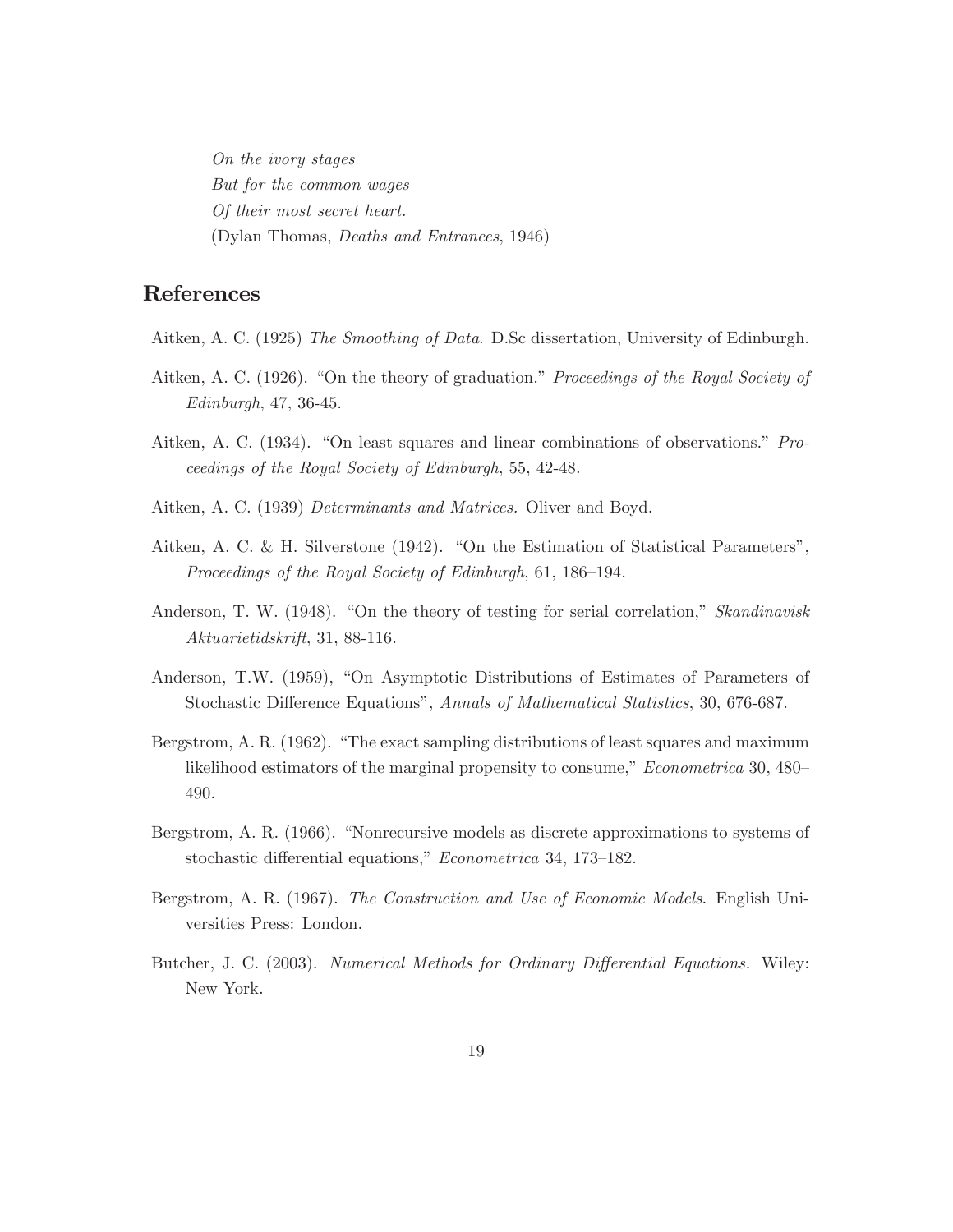- Court, R. (1995). "The Development of Econometrics and Statistics at the University of Auckland." Unpublished paper, University of Auckland.
- Drygas, H. (1970). The Coordinate-Free Approach to Gauss Markov Estimation. Springer: Berlin.
- Durbin, J. (1960). "Estimation of Parameters in Time-Series Regression Models." Journal of the Royal Statistical Society Series B, 22, 139-153.
- Grenander, U. and M. Rosenblatt (1957). Statistical Analysis of Stationary Time Series. Wiley: New York.
- Jennrich, R.I. (1969). "Asymptotic properties of non-linear least squares estimation," Annals of Mathematical Statistics 40, 633—643.
- Koopmans, T. (1942). Serial correlation and quadratic forms in normal variables. Annals of Mathematical Statistics, 13, 14-33.
- Koopmans, T. (1950). "Statistical Inference in Dynamic Economic Models, " Cowles Commission Monograph No. 10. Wiley: New York.
- Kruskal, W. (1968). "When are Gauss-Markov and least squares estimators identical? A coordinate free approach", Annals of Mathematical Statistics, 39, 70-75.
- Malinvaud, E. (1966). *The Statistical Methods of Econometrics*. North Holland: Amsterdam (First Edition).
- Manski, C. (1988). Analog Estimation Methods in Econometrics, Chapman & Hall.
- Pearl, J. (2000). Causality: Models, Reasoning, and Inference, Cambridge University Press: New York.
- Pearl, J. (2013). "Trygve Haavelmo and the Emergence of Causal Calculus" Econometric Theory (forthcoming)
- Phillips, P. C. B. (1977). "Approximations to Some Finite Sample Distributions Associated with a First Order Stochastic Difference Equation," Econometrica 45:2, 463—485.
- Phillips, P. C. B. (2005). "Albert Rex Bergstrom 1925-2005", New Zealand Economic Papers, 39, 129-152.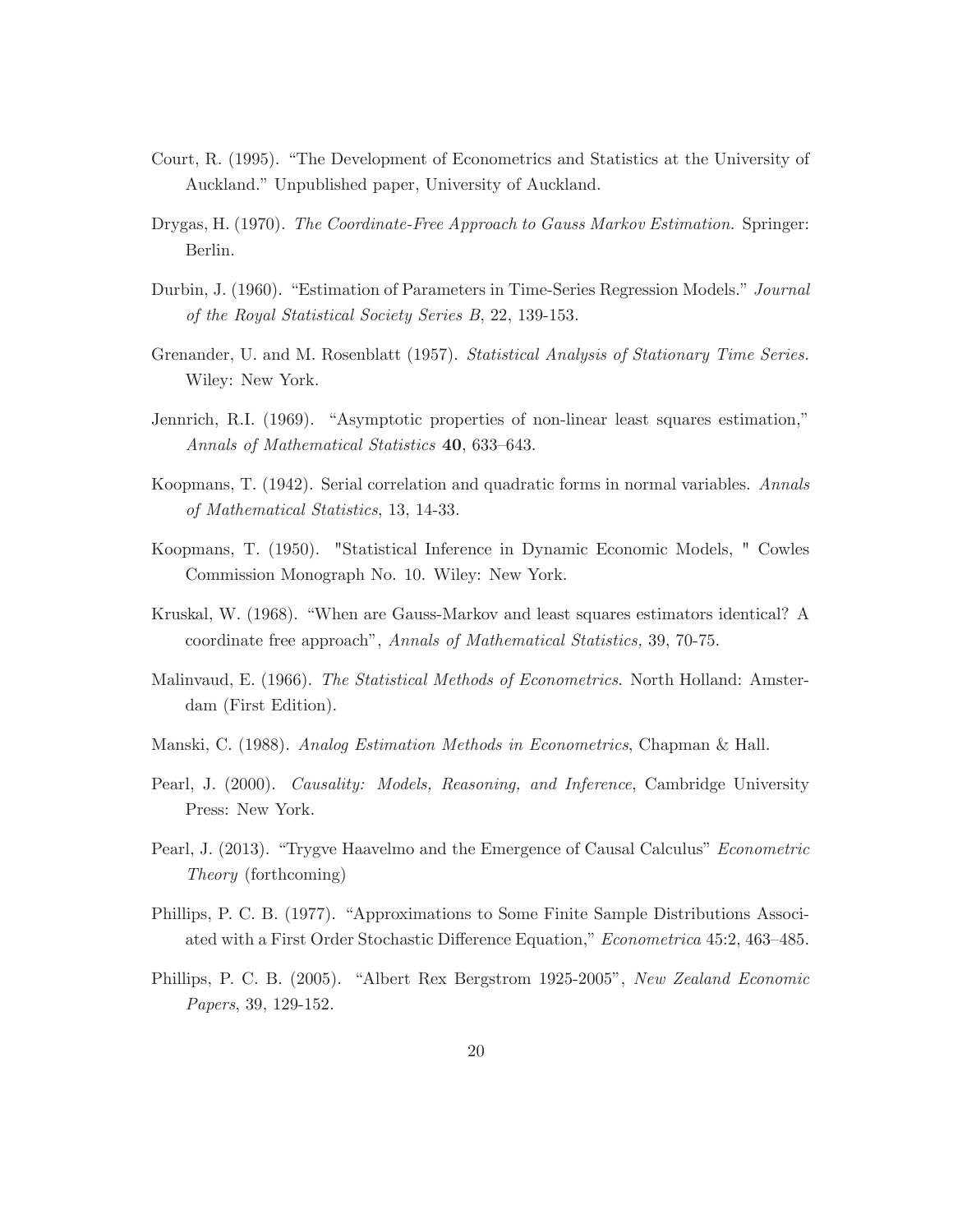- Phillips, P. C. B. (2007). "Albert Rex Bergstrom: 1925 2005" in J. King (Ed.) Biographical Dictionary of Australian and New Zealand Economists, Edward Elgar, Cheltenham.
- Phillips, P. C. B. (2010). "Two New Zealand Pioneer Econometricians", New Zealand Economic Papers, 44, 1-26.
- Phillips, P. C. B. & V. B. Hall (2004). "Early development of econometric software at the University of Auckland", Journal of Economic and Social Measurement, 29, 127—133.
- Phillips, P.C.B. & J. Yu (2009). "Maximum likelihood and gaussian estimation of continuous time models in finance." In T.G. Andersen, R.A. Davis, J.P. Kreiss, and T. Mikosch (eds.). Handbook of Financial Time Series, Springer: New York, 497-530.
- Popper, K. (1945). The Open Society and Its Enemies Vol 1  $\mathcal{B}$  2, Princeton University Press 1971 (5th Edition).
- Popper, K. (1959). The Logic of Scientific Discovery, Routledge (2002 Edition).
- Popper, K. (1961). The Poverty of Historicism, Routledge (2002 Edition).
- Seber, G. A. F. (1966). The Linear Hypothesis: A General Theory. Oxford University Press.
- Silvey, S. D. (1959). "The Lagrangian Multiplier Test", Annals of Mathematical Statistics, 30, 389-407.
- Simkin, C. G. F. (1993). Popper's Views on Natural and Social Science. Leiden: New York.
- Solodovnikov, V.V. (1965). Statistical Dynamics of Linear Automatic Control. Van Nostrand.
- Strotz, R. H. and H. O. A. Wold (1960). "Recursive vs. Nonrecursive Systems: An Attempt at Synthesis," Econometrica, 28, 417- 427.
- Turnbull, H. W. & A. C. Aitken (1932). An Introduction to the Theory of Canonical Matrices. Blackie: Edinburgh.